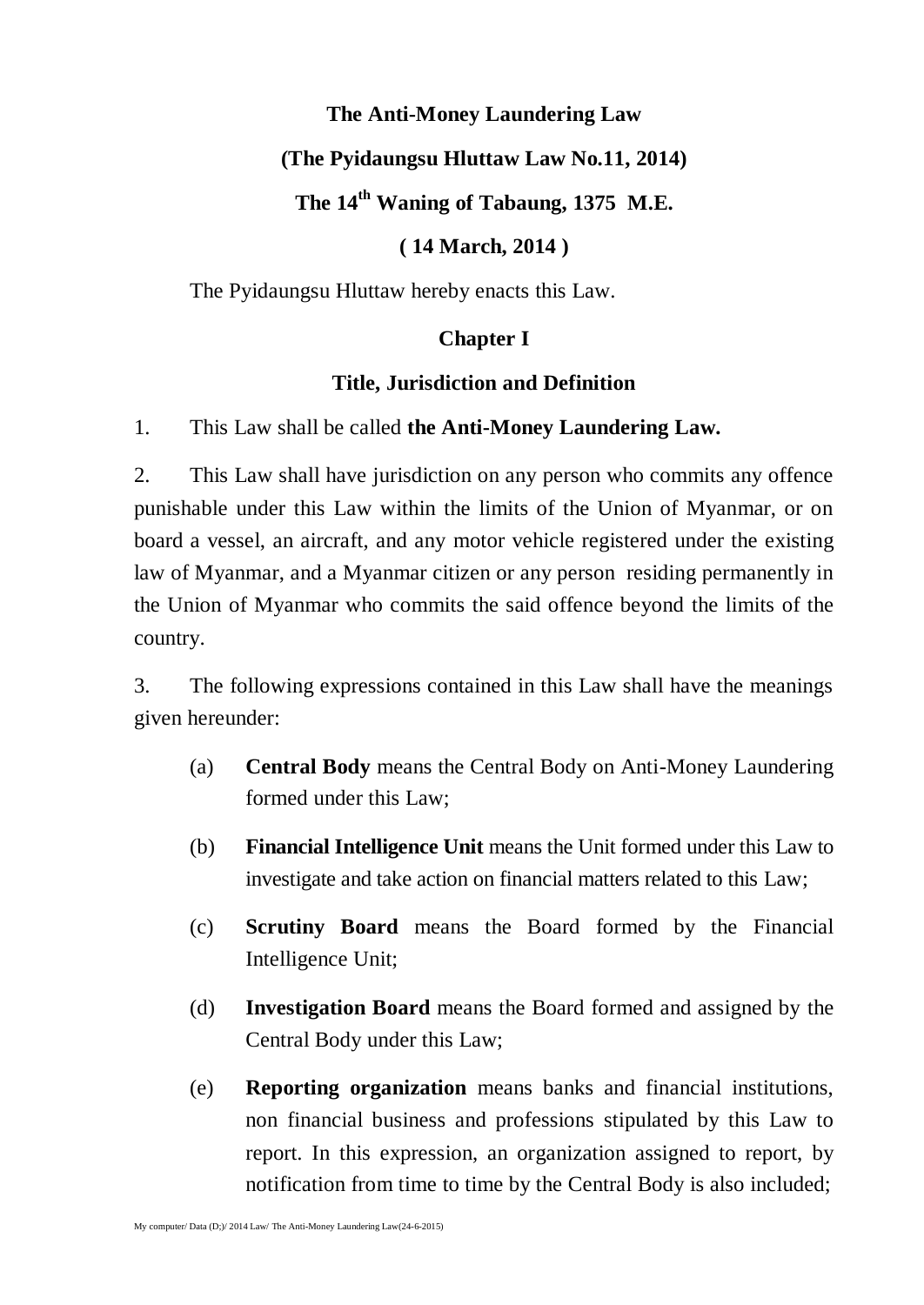- (f) **Competent Authority** means the authority assigned by the Central Body to supervise the Reporting organization to ensure compliance with the requirements under this Law;
- (g) **Banks and financial institutions** means banks and financial institutions established by the Myanmar Financial Institutions Law and other relevant laws. In this expression, commercial banks or development banks, credit societies, finance companies, securities exchange companies, money changers, microfinance institutions, insurance companies and other institutions that conduct one or more of the following activities as a business for or on behalf of a customer are also included:
	- (i) private banking and receiving deposits and return funds from the public;
	- (ii) financing of commercial transactions including forfeiting and lending money including consumer credit and mortgage credit;
	- (iii) operating lending money business and lending financial right other than arrangements relating to consumer activities;
	- (iv) transferring money or any value;
	- (v) paying, issuing and managing by credit and debit cards, traveller's cheques, money orders, bank drafts and electronic means;
	- (vi) issuing financial guarantees and commitments;
	- (vii) trading the following financial instruments:
		- (aa) transacting money market instruments including cheques, bills, certificates of deposit and derivatives, foreign currency, interest rate and price index instruments and transferable securities;
		- (bb) trading commodities for future;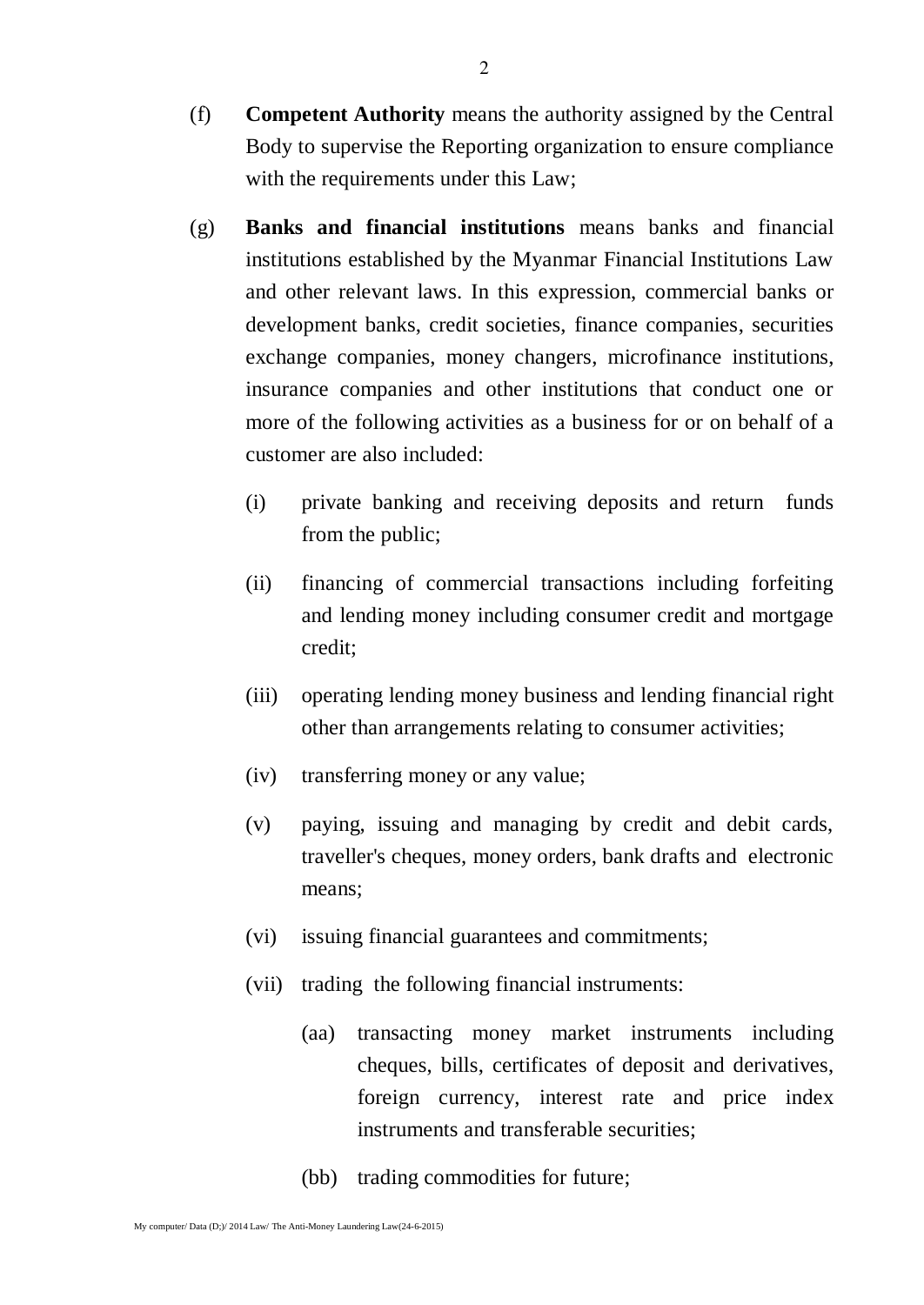- (viii) participating in issuing securities and providing financial services relating to such issues;
- (ix) managing individual or collective portfolio;
- (x) keeping safe deposit box and administering of money or liquid securities on behalf of other persons;
- (xi) managing, administering or investing money or funds on behalf of other persons;
- (xii) underwriting other investment-related insurance, life and general insurance including insurance intermediation by agents and mediator;
- (xiii) exchanging money and currency;
- (h) **Shell Bank** means a bank that has no physical presence in the country in which it is incorporated and licensed or located, and which is not affiliated with a regulated financial group that is subject to effective consolidated supervision;
- (i) **Anyone, an individual or a person** includes a company, an association, an organization or a group of persons that are formed legally or not;
- (j) **Beneficial owner** means a person who principally owns or controls a customer or delegates to conduct transaction with other person on his behalf. In this expression, a person who exercises effective control over any company or arrangement;
- (k) **Customer** means a person involved in any of the followings:
	- (i) a person who transfers money, opens a bank account or makes a commitment;
	- (ii) a signatory to a transfer or an account;
	- (iii) a person assigned to transfer, a transferor, a person who has the right or responsibility to transfer;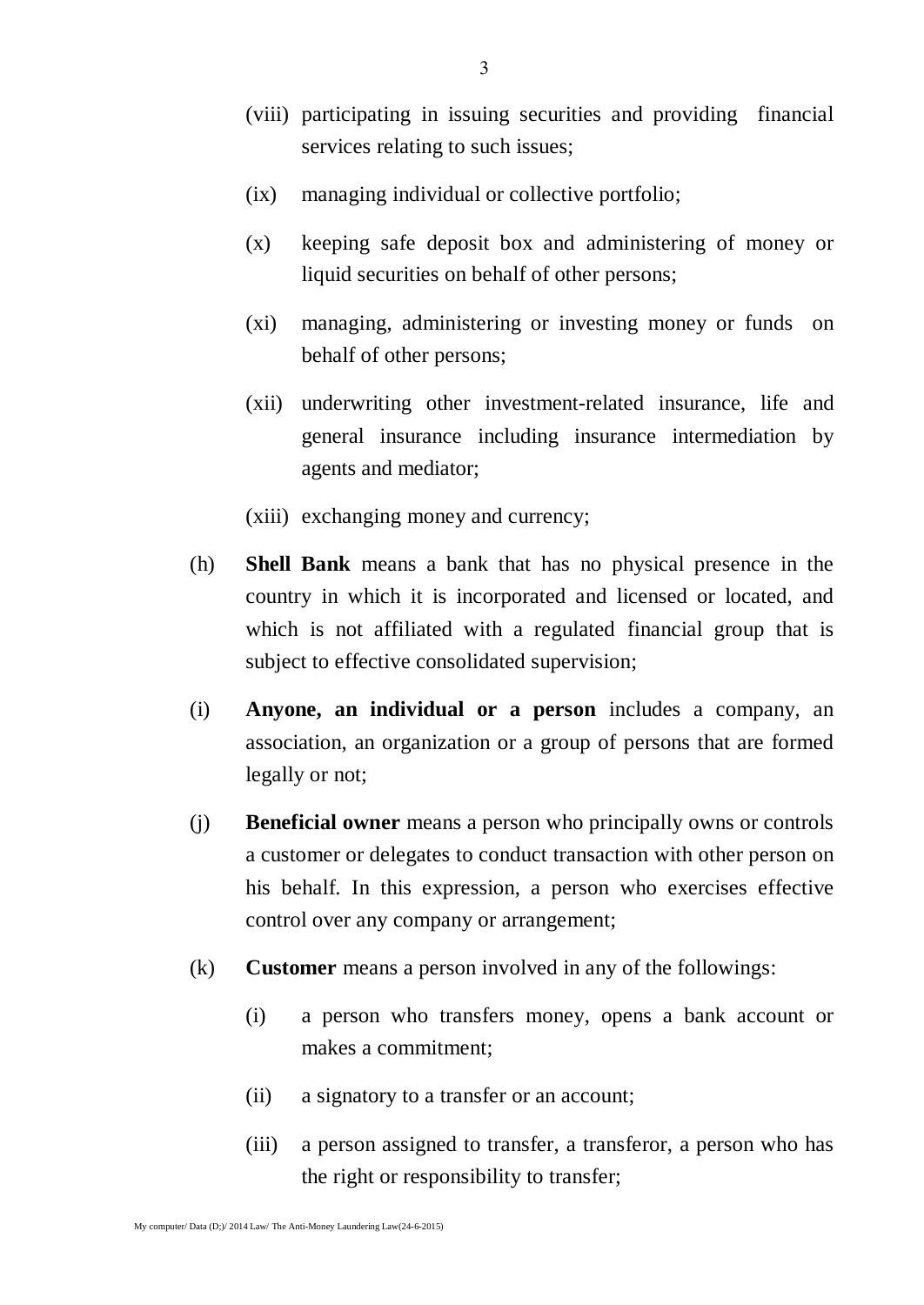- (iv) a person who has the authority to transfer or control an account;
- (v) a person who attempts to deal with the matters mentioned in clause (i) to (iv);
- (l) **Domestic and foreign politically exposed person** means a person who is prominent or has been entrusted with public functions within the country or in any foreign country and family members or close associates of such persons;
- (m) **International politically exposed persons** mean a director, a deputy director, a member of the board of directors and a senior member of an international organization, a member who has the similar position or a person who has been entrusted with such function and family members or close associates of such persons;
- (n) **Money laundering** means the commission of any of the followings:
	- (i) conversion or transfer of money and property, knowing or having reason to know that it is money and property are the proceeds of crime, for the purpose of disguising or concealing the illicit origin of the money or property or of helping, before or after commission of the offence, any person who is involved in the commission of the predicate offence to evade the legal consequences of his or her action under this law;
	- (ii) concealment or disguise of the true nature, source, location and disposition, movement or ownership of or right with respect to money and property, knowing or having reason to know that such money and property are proceeds of crime;
	- (iii) acquisition, possession or use of money and property, knowing or having reason to know, at the time of receipt, that such money and property are the proceeds of crime;
	- (iv) participation in, association with, aiding, abetting, facilitating, managing, counseling and being a member of an organized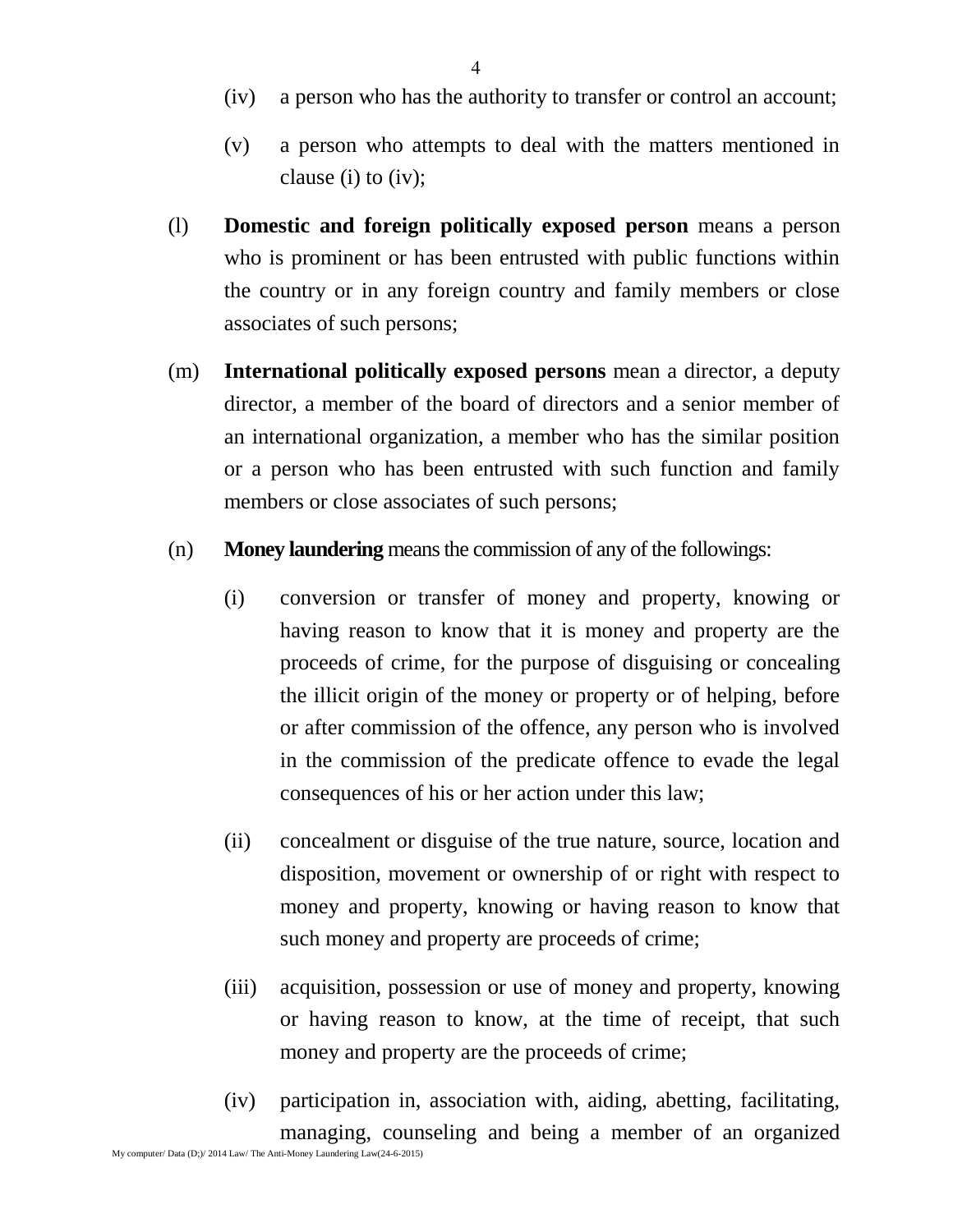group and commission of an offence by any other means, by action or omission, to commit, attempts to commit or conspiracy to commit any offence contained in clauses (i) to  $(iii);$ 

- (o) **Money** means legal tender coins, their lower denominations and currency notes issued and exchangeable by the Central Bank of Myanmar or a foreign country, promissory notes, bills of exchange, cheques bonds, treasury bills and debentures, foreign currencies and any kind of instruments or certificates related to foreign currencies which are negotiable instruments;
- (p) **Property** means moveable or immoveable property in any kind whether cooperated or incorporeal, tangible or intangible. In this expression, title documents to such assets, interests, rights, dividend, title and other incomes obtained by using electronic means are also included;
- (q) **Money and property obtained by illegal means** mean money and property obtained directly or indirectly by committing any offence applicable to this Law or act or omission of committing any such offence. In this expression, money or property and interests based and derived from such money and property and money or property negotiable or convertible as other property or business are also included;
- (r) **Negotiable instruments** mean negotiable instruments, promissory notes, payment orders and financial instruments in transferable form as travellers' cheques including cheques that can be transacted by withdrawal form on behalf of the owner or by endorsement signing without restriction or by using name of fictitious payee or by any other form indicating its transferability. In this expression, bearer cheques, promissory notes, payment orders and partial deeds are also included;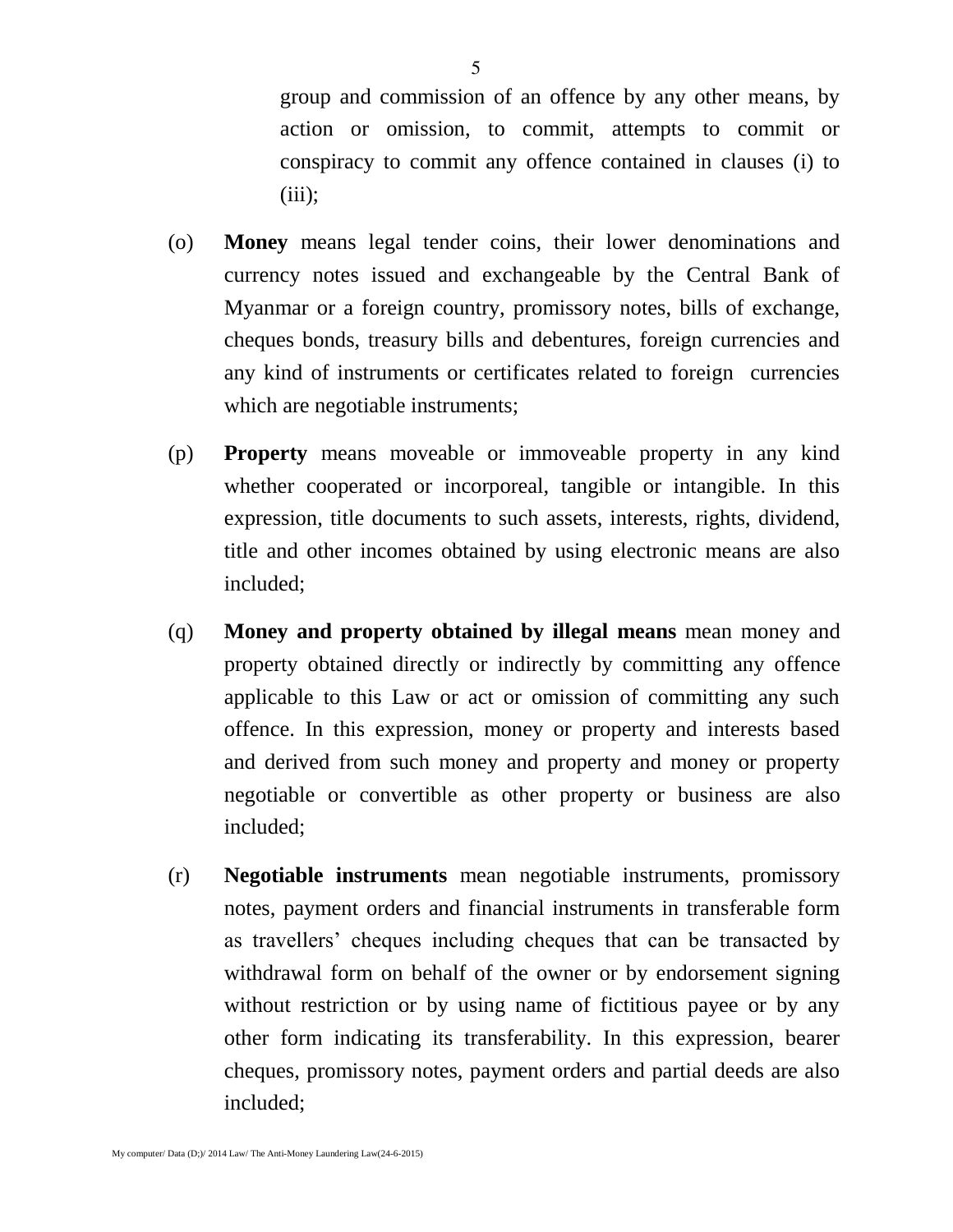- (s) **Instrumentality** means property used or intended to be used in order to commit offence contained in this Law, to commit money laundering or financing of terrorism;
- (t) **Account** means any transaction of the followings made by a bank and financial organization or non-financial business and professions:
	- (i) accepting deposit of money or property;
	- (ii) allowing the transfer of money or property and the withdrawal from a bank account;
	- (iii) giving or ordering negotiable instruments on behalf of other person and ordering to withdraw or save payment orders;
	- (iv) facility or arrangement for a safe deposit box or for any other form of safe deposit;
- (u) **Customer due diligence** means a system of process including continual focus on obtaining complete information about the customer and the transaction records since the time of business relationship in order to investigate whether the transaction of the customer is related to money laundering and financing of terrorism and reporting to the relevant competent authorities;
- (v) **Wire or electronic transfer** means all transfer of money by electronic means from a financial business on behalf of a person to a beneficiary of another financial business;
- (w) **Designated non-financial business and profession** includes the followings:
	- (i) Casinos;
	- (ii) Real estate agents;
	- (iii) Dealers in precious metals and precious stones;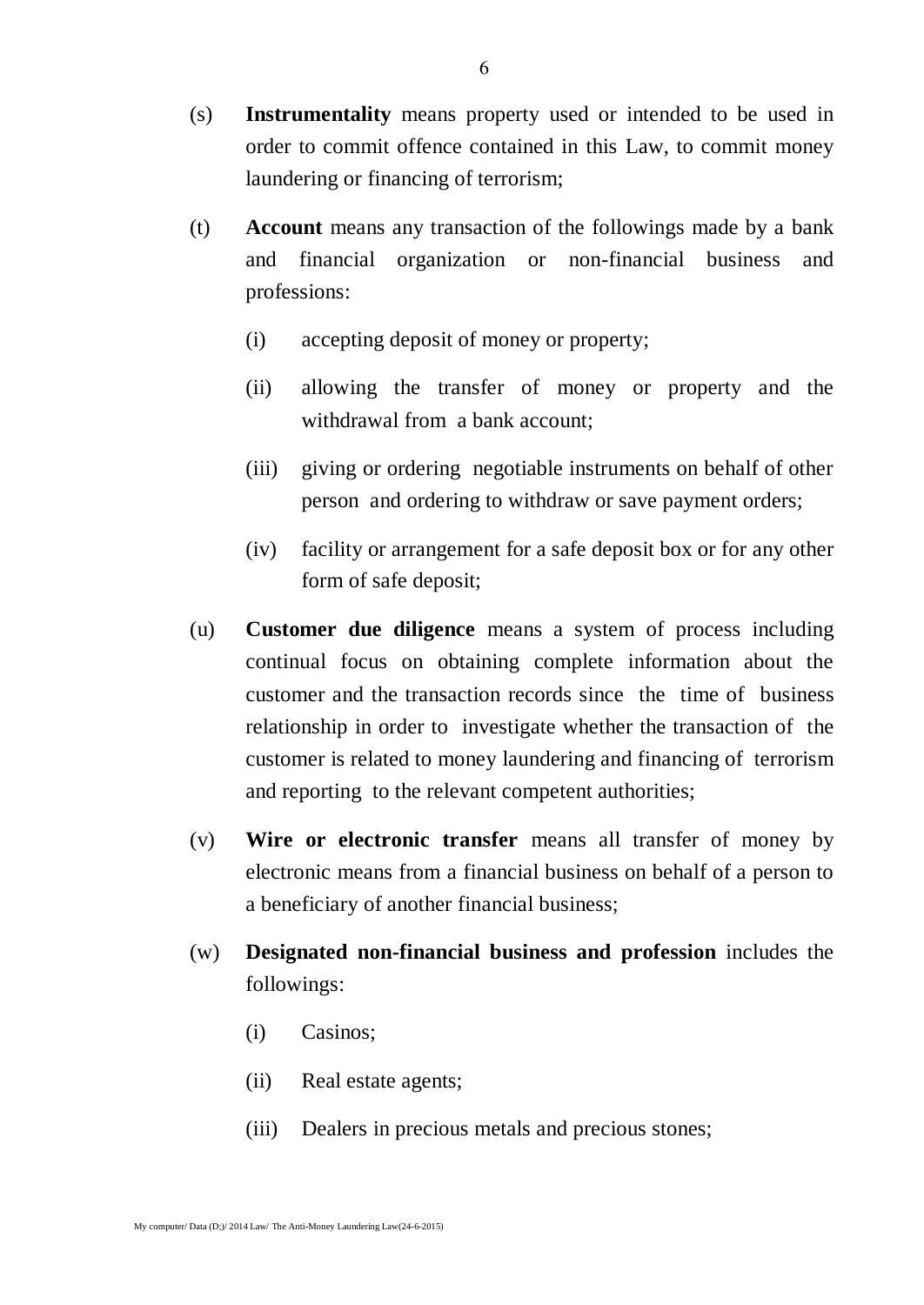- (iv) Lawyers, notaries and accountants or other independent legal professionals who carry out transactions for their client concerning the following activities in respect of transfer, receipt and entrust of money and property:
	- (aa) buying and selling immoveable property;
	- (bb) managing money, securities or other assets of the client;
	- (cc) managing banks, savings or securities accounts;
	- (dd) organizing contributions for the establishment, operation or management of companies;
	- (ee) establishing, operating and managing legal organizations or arrangements and buying and selling of business entities;
- (v) Trust and company service providers who carry out as a business for other persons of the following services:
	- (aa) acting as formation agent of legal organizations;
	- (bb) acting as a director or secretary of a company, a partner of a partnership, or as a person in a similar position in other legal organization or arrangement;
	- (cc) providing a registered office or accommodation or business address or correspondence or administrative address for a company, a partnership or any other legal organization or arrangement;
- (vi) acting as a trustee of an express trust or performing the equivalent function for any form of legal organization or arrangement;
- (vii) acting as or arranging for another person to act as a nominee shareholder for another person;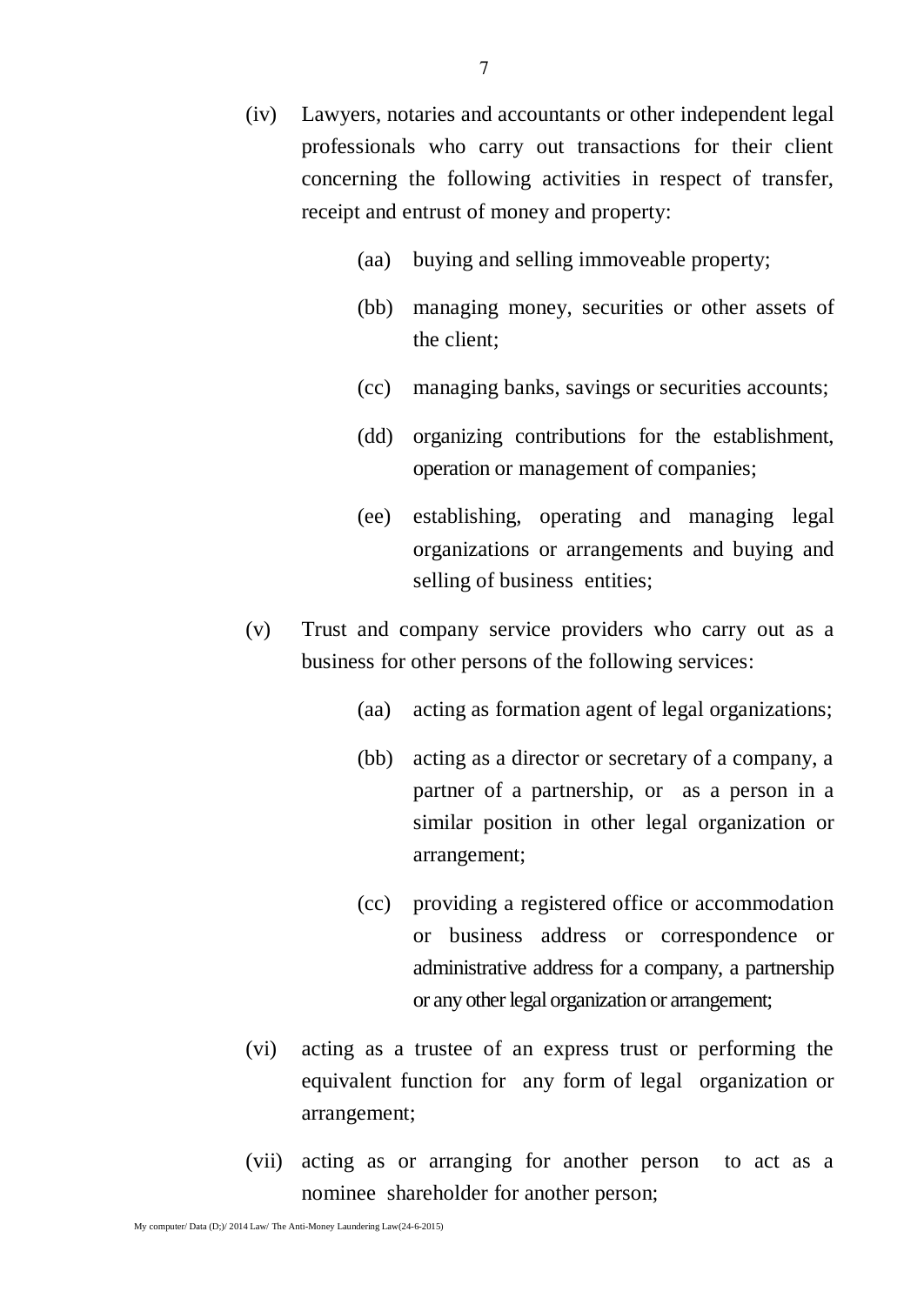(x) **Implementation of group-wide** means supervision and coordination on its branch offices and subordinate companies in respect of guidelines of anti-money laundering and countering the financing of terrorism by any principal company or any other type of company.

#### **Chapter II**

#### **Objectives**

- 4. The objective of this Law are as follows:
	- (a) to enable to take effective action against money laundering and financing of terrorism and to prevent subsequent offences;
	- (b) to prevent interference in the executive, economic and social sectors of the State through money laundering or financing of terrorism;
	- (c) to implement anti-money laundering and countering the financing of terrorism in accord with the international conventions acceded by the State;
	- (d) to co-operate with international organizations, regional organizations and neighbouring States for anti- money laundering , countering the financing of terrorism and combating original offences;
	- (e) to issue directives and guidance related to the system of antimoney laundering and countering the financing of terrorism in cooperation with financial institutions and other relevant government departments and organizations by conducting national risk assessment.

#### **Chapter III**

#### **Offences Applicable to this Law**

5. Laundering of money and properties derived from commission of any of the following offences shall be applicable to this Law;

(a) offences committed by organized criminal group;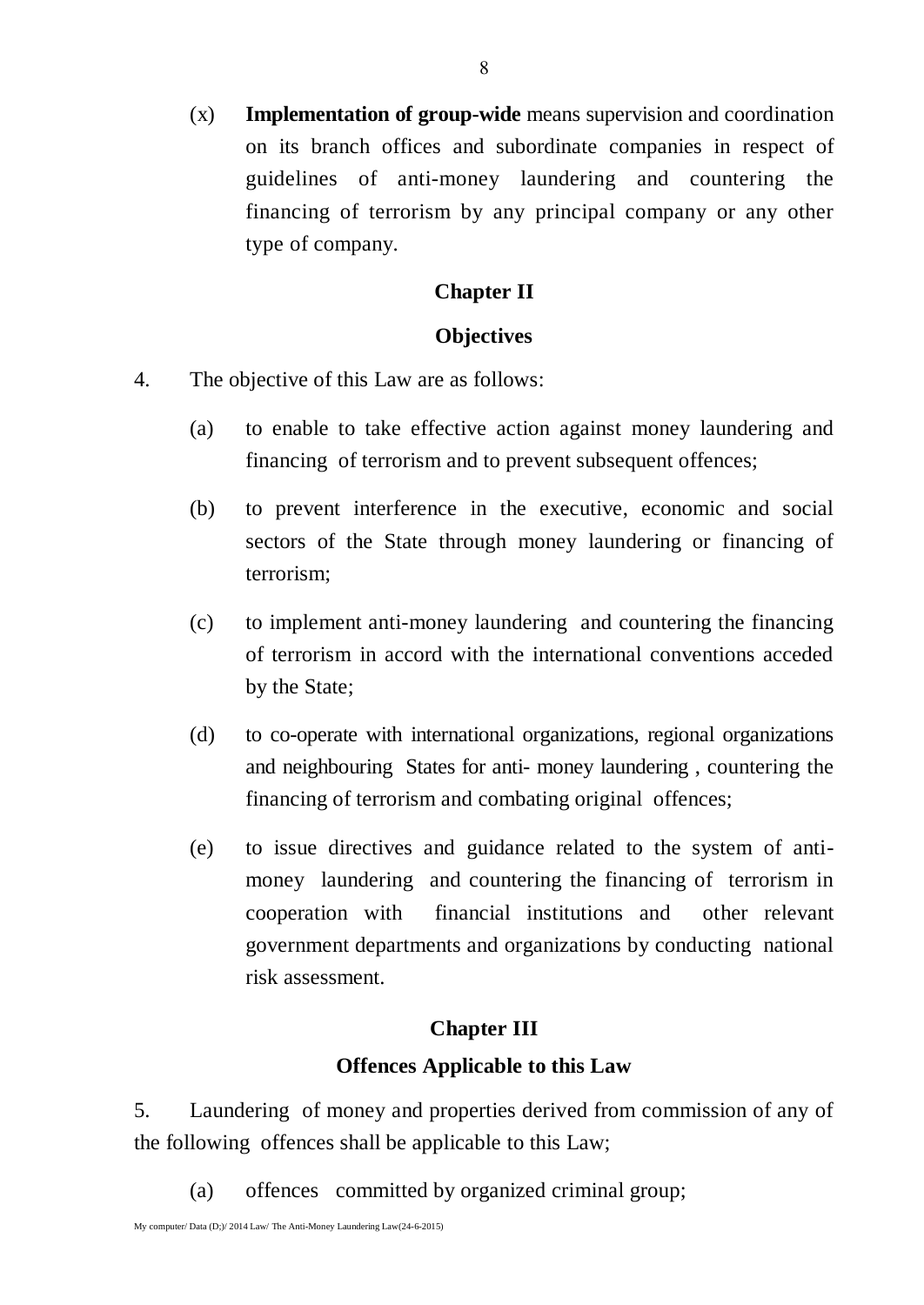- (b) offences relating to sexual exploitation including sexual exploitation of children;
- (c) offences relating to infringement of the Intellectual Property Right (offences relating to Intellectual Property);
- (d) offences relating to environmental crime;
- (e) offences relating to tax evasion and other tax crimes;
- (f) offences relating to piracy;
- (g) offences relating to terrorism;
- (h) offences relating to insider trading to get illicit profits by a person who is the first to know the information by using the said information himself or providing it to another person and market manipulation;
- (i) committing of any offence punishable with imprisonment for a term of a minimum of one year and above under any existing law of the State;
- (j) offences prescribed by the Union Government that are applicable to this Law by notification from time to time;
- (k) participating, abetting , supporting , providing , managing, advising and being a member of an organized criminal group and other related offence by action or omission in committing, attempting to commit or conspiring to commit any offence contained in sub-sections (a) to (j).

#### **Chapter IV**

#### **Formation of the Central Body and Duties and Powers thereof**

6. The Union Government shall form the Central Body with 15 persons comprising the Union Minister for the Ministry of Home Affairs as Chairman and appropriate citizens as members.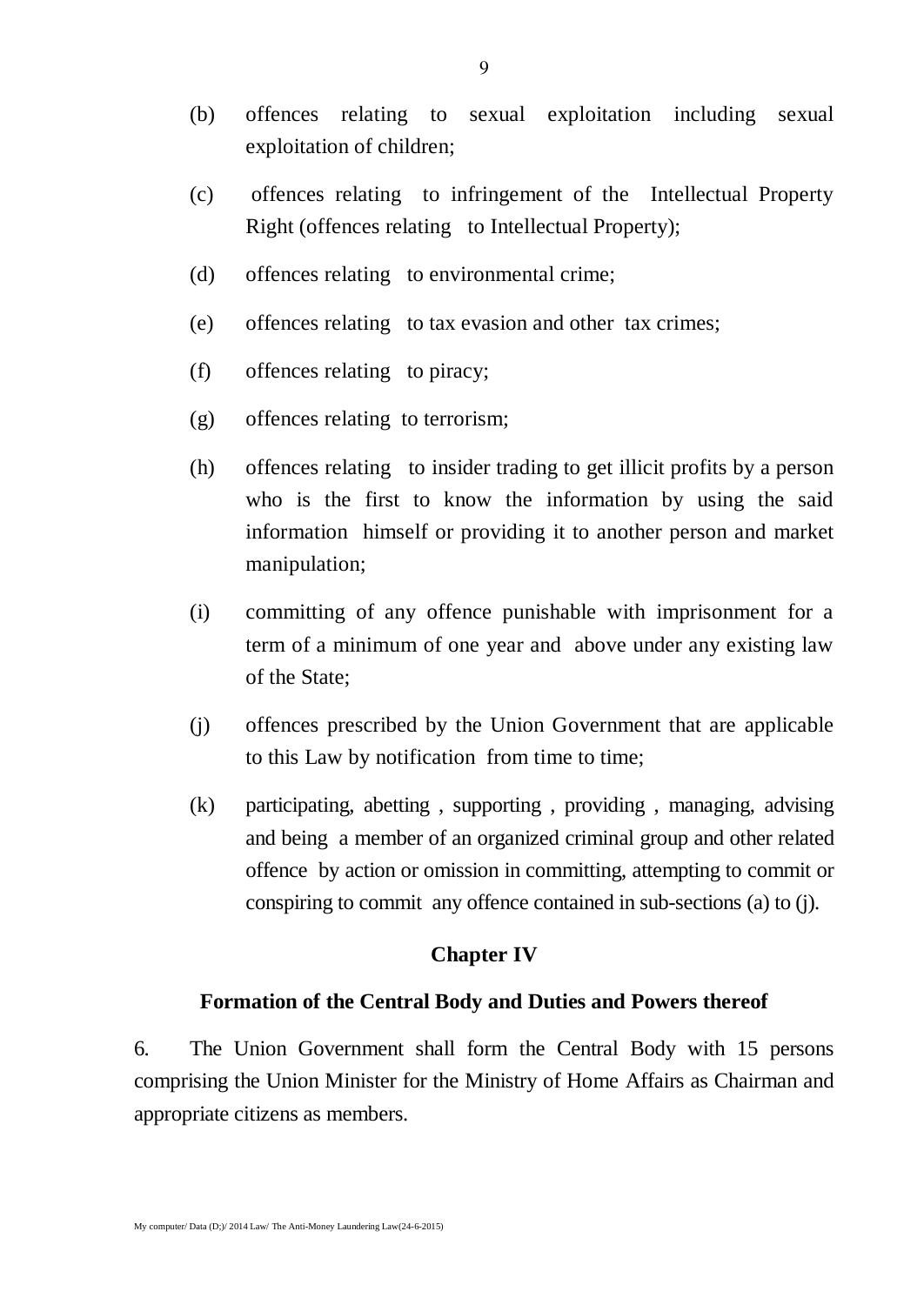- 7. The duties of the Central Body are as follows:
	- (a) laying down the policies of anti-money laundering and countering the financing of terrorism and coordinating with the relevant government departments and organizations in accord with the said policies;
	- (b) laying down and implementing national strategy on anti- money laundering and countering the financing of terrorism;
	- (c) conducting the national risk assessment of money laundering and financing of terrorism and forming and assigning the committees in order to implement the whole system of anti-money laundering and countering the financing of terrorism effectively by using risk based approach methods in cooperation with the relevant government departments and organizations and reporting organizations;
	- (d) monitoring the implementation of national policies and strategies laid down under sub-sections (a) and (b) and the national risk assessment under sub-section (c) and reporting requirement of reporting organizations, government departments and other related organizations;
	- (e) issuing directives prescribing the following facts in order to be followed by the reporting organizations:
		- (i) customer due diligence process and enhancing customer due diligence process in the case of the risk was identified as being high;
		- (ii) customer verification process after establishing business relationship or conducting transaction;
	- (f) co-operating with State Parties of the United Nations Conventions, international and regional organizations and neighbouring States in respect of exchange of information, investigation and taking action relating to money laundering;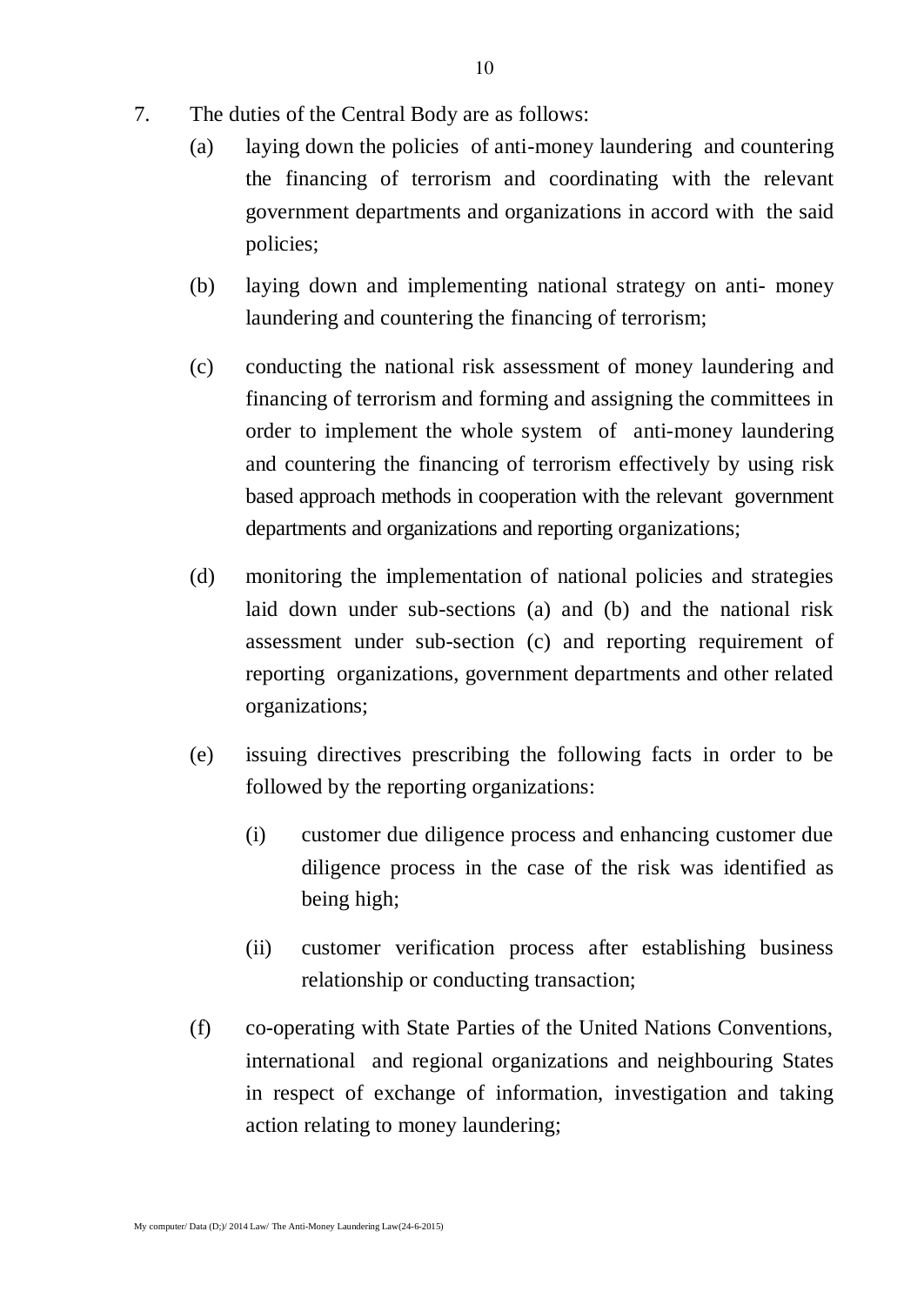- (g) guiding the relevant government departments and organizations so that banks and financial institutions , economic enterprises may not be established and operated by money laundering;
- (h) laying down the policy and guiding the awareness and enhancement of anti-money laundering and countering the financing of terrorism of public services from reporting sector, legal sector, judicial sector and prevention and suppression sector and non- government organizations which are involved in the process of anti-money laundering and countering the financing of terrorism of the State;
- (i) submitting the report of activities of the Central Body to the Union Government in accord with the stipulations.
- 8. The powers of the Central Body are as follows:
	- (a) continuous assessment of the risks of money laundering and financing of terrorism , keeping the updated results of assessment, dissemination of appropriate information among the said results to the relevant authorities and reporting organizations and causing to report the said information to the Financial Intelligence Unit;
	- (b) prescribing, with the approval of the Union Government , the value of money and property to be reported;
	- (c) issuing an order to the responsible persons of the banks and financial institutions in order to allow search and seizure of money and property in banks and financial institutions as exhibit, examining, duplicating, if necessary, search and seizure of the financial records as exhibit by the Scrutiny Board and revoking the said order;
	- (d) issuing the prohibitory order to the relevant departments, organizations and persons not to change, transfer, conceal, obliterate and convert money and property relating to money laundering during the investigation period under this Law, directing to seal and revoking the said order;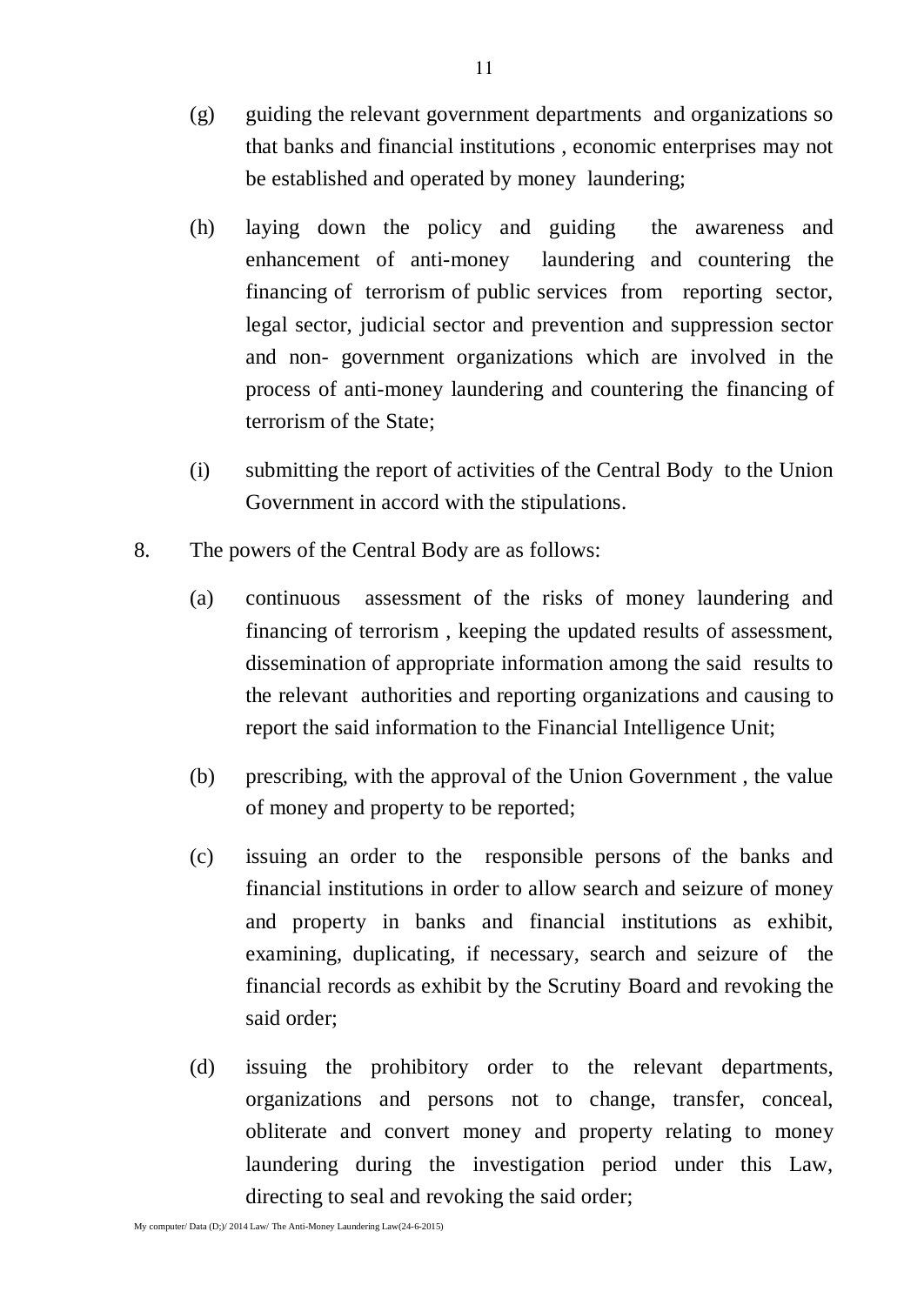- (e) assigning duties to the Financial Intelligence Unit to scrutinize, investigate, inspect, search, and seize as exhibit in respect of money or property obtained by laundering in accord with the stipulations;
- (f) passing permitted order of the return of seized property as exhibit under a bond by the Scrutiny Board and supervising the revocation of such permission;
- (g) giving necessary protection and conferring the deserved reward to the informer in respect of money and property or instrumentalities relating to money laundering;
- (h) forming the staff office comprising experts in order to assist functions and duties of the Central Body;
- (i) informing and communicating with relevant Ministry, department or commission or organization to take suitable action among the following actions to a company or reporting organizations which are punished by a Court under this Law:
	- (i) terminating the business and revocation of the business licence of the said company or organization;
	- (ii) prohibiting not to carry out any activity during a period not exceeding two years;
	- (iii) closing a branch of the company by prescribing a period not exceeding five years;
	- (iv) prohibiting not to use the premises connected with the commission of offences contained in this Law until a period not exceeding five years;
	- (v) suspending, restricting or revocating the licence and prohibiting the continuation of financial institutions, non-financial business and professions;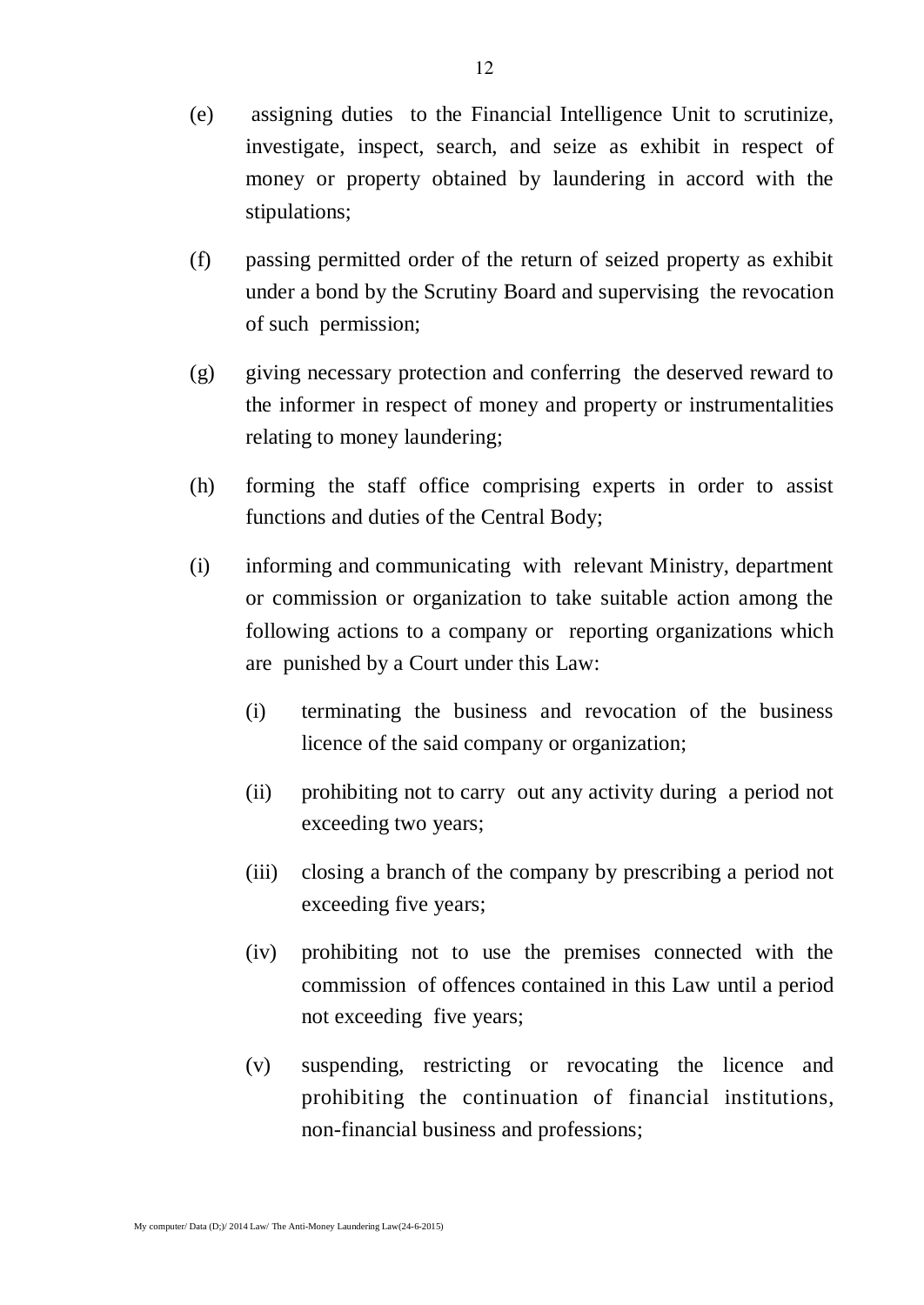- (j) placing the company or reporting organizations which are punished by a Court under this Law under the supervision of the Central Body in accord with the prescribed conditions during a period for not exceeding one year;
- (k) publicizing the measures contained in sub-sections (i) and (j) through media, radio and television or by electronic means or by any other means.

#### **Chapter V**

### **Formation of the Financial Intelligence Unit and Functions and Duties thereof**

9. The Central Body shall form the Financial Intelligence Unit to serve as the central agency to receive, request and analyze the reports and other information related to money laundering, financing of terrorism and predicate offences and to disseminate the result of analysis, and related information urgently to relevant persons or organizations or internal and external counterpart agencies upon request, if it suspects that it relates to money laundering, financing of terrorism, or any offences applicable to this law.

- 10. The Financial Intelligence Unit:
	- (a) shall issue, form time to time, the reporting forms , contents of the reports, procedures that should be conducted after reporting and methods of reporting which should be conducted by the reporting organizations;
	- (b) may urgently provide the result of scrutiny or other relevant information to the relevant responsible person or organizations and may give the said in accord with the request of domestic and foreign partners if it suspects that money laundering or any offence applied to this Law is committed;
	- (c) shall compile, maintain and disseminate information and statistics on trends of money laundering and financing of terrorism , monitor assessment results and forms, trends and risks of such offence;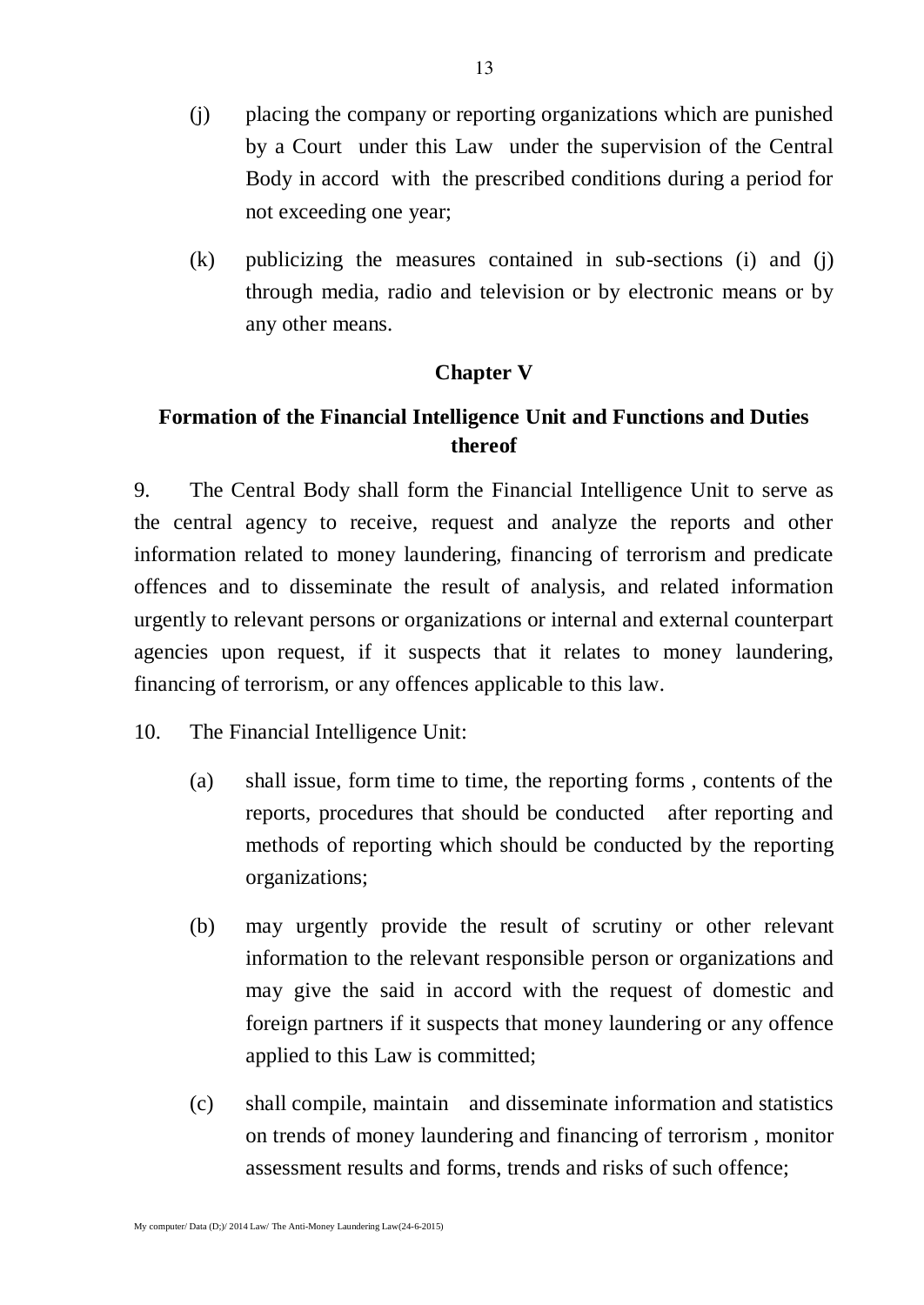- (d) shall cooperate and exchange information with other domestic organizations implemented the matters contained in this Law;
- (e) shall provide awareness, training and assistance to government departments and organization for enabling to support the implementation of this Law;
- (f) may request the relevant reporting organizations, by limiting a period, to send necessary new information in designated forms for enabling to carry out the functions and duties of the Unit systematically;
- (g) is entitled to access any report or information received and maintained by reporting organizations, implementing organizations and other government departments and organizations;
- (h) may cooperate with the relevant domestic and foreign organizations in the tasks of anti-money laundering and countering the financing of terrorism;
- (i) may enter into an agreement or arrangement with foreign counterpart agencies .In the absence of an agreement, cooperation may take place based on the principle of reciprocity;
- (j) shall perform the function assigned by any existing Law.
- 11. The Financial Intelligence Unit, with the approval of the Central Body:
	- (a) may, on its volition or upon request, exchange the information or cooperate with domestic or foreign competent authorities that perform similar functions and are subject to secrecy obligations as the Unit;
	- (b) shall inform any information which is exchanged or cooperated under sub-section (a)to comply with the following means by foreign counterpart agencies:
		- (i) causing to use the same manner and usage by the Financial Intelligence Unit ;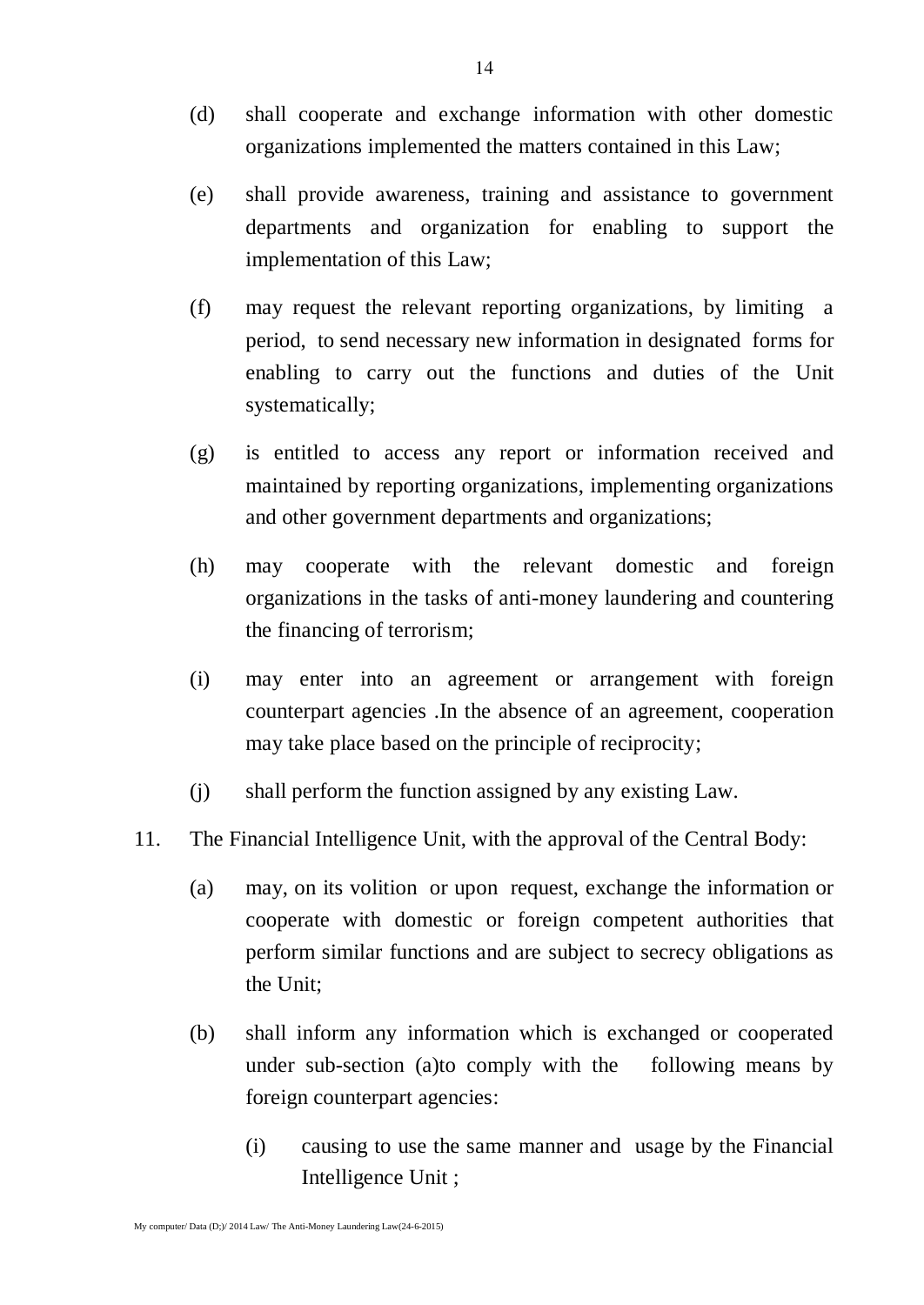- (ii) causing to use for anti-money laundering, countering the financing of terrorism or combating offences contained in section 5 :
- (iii) causing to obtain the consent of organization if the said information is intended to use for any other purpose;
- (c) The Financial Intelligence Unit may obtain the information referred to sub-section (g) of section 10 based on a request for assistance received from a foreign counterpart agency and may take other action in support of such a request that is consistent with its authority in domestic matters.
- 12. The Financial Intelligence Unit shall:
	- (a) keep secret of each investigation matter;
	- (b) report the submission of the Scrutiny Board to the Central Body.

### **Chapter VI**

### **Formation of the Scrutiny Board and Functions and Duties thereof**

13. The Financial Intelligence Unit shall, after receiving and scrutinizing the reports and information received under the provisions of this Law and information relating to money laundering and offences applied to this Law, form and assign the Scrutiny Board including members of Financial Intelligence Unit if it suspects by the result of the scrutiny that money laundering or any offence related to this Law is committed.

14. The Scrutiny Board may scrutinize in respect of money laundering, financing of terrorism, money and properties obtained by illegal means and assets of terrorists and may carry out the matters relating to provisional freeze of the said money and properties as follows:

- (a) identification and search of the traces of money and properties obtained by money laundering or assets of terrorists or financiers of terrorism;
- (b) searching, obstructing, controlling, freezing and seizing as exhibit of money and properties obtained by illegal means or assets of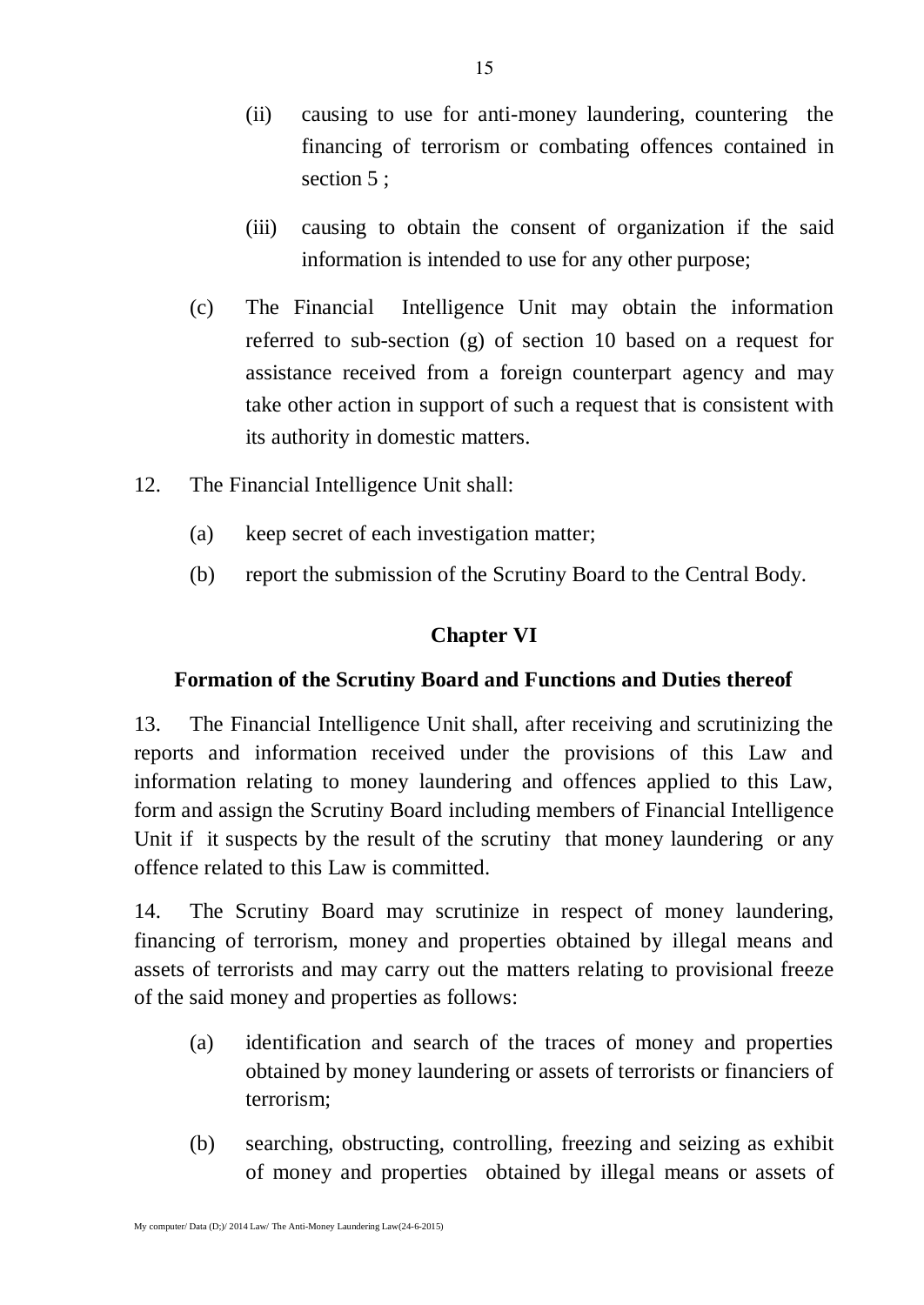terrorist or financiers of terrorism and returning the seized properties under a bond;

- (c) sealing or prohibiting not to transact by other means of the said money and properties during the period of scrutiny;
- (d) requesting the reporting organizations to give out financial or other records and examining the records;
- (e) requesting and of examining the required documents from the person under scrutiny or other person or government departments and organization or banks and financial institutions;
- (f) inspecting, searching and seizing as exhibit of building, land and work-site that are derived from money and properties obtained by illegal means and named under other person.
- 15. The Scrutiny Board shall:
	- (a) keep secret of each scrutinized maters;
	- (b) report the measures to the Financial Intelligence Unit.

#### **Chapter VII**

#### **Formation of the Investigation Board and Function and Duties thereof**

16. The Central Body shall, subject to the report on findings of the Financial Intelligence Unit, form the Investigation Board comprising at least 3 members chaired by any member of the Central Body to investigate the case relating to money laundering.

- 17. The Investigation Board:
	- (a) may summon and examine the required person regarding the report of the Scrutiny Board and may further acquire the required evidences;
	- (b) shall submit its findings together with comments and remarks to the Central Body according to the report of Scrutiny Board and further evidences;
	- (c) shall keep secret of each investigation matter.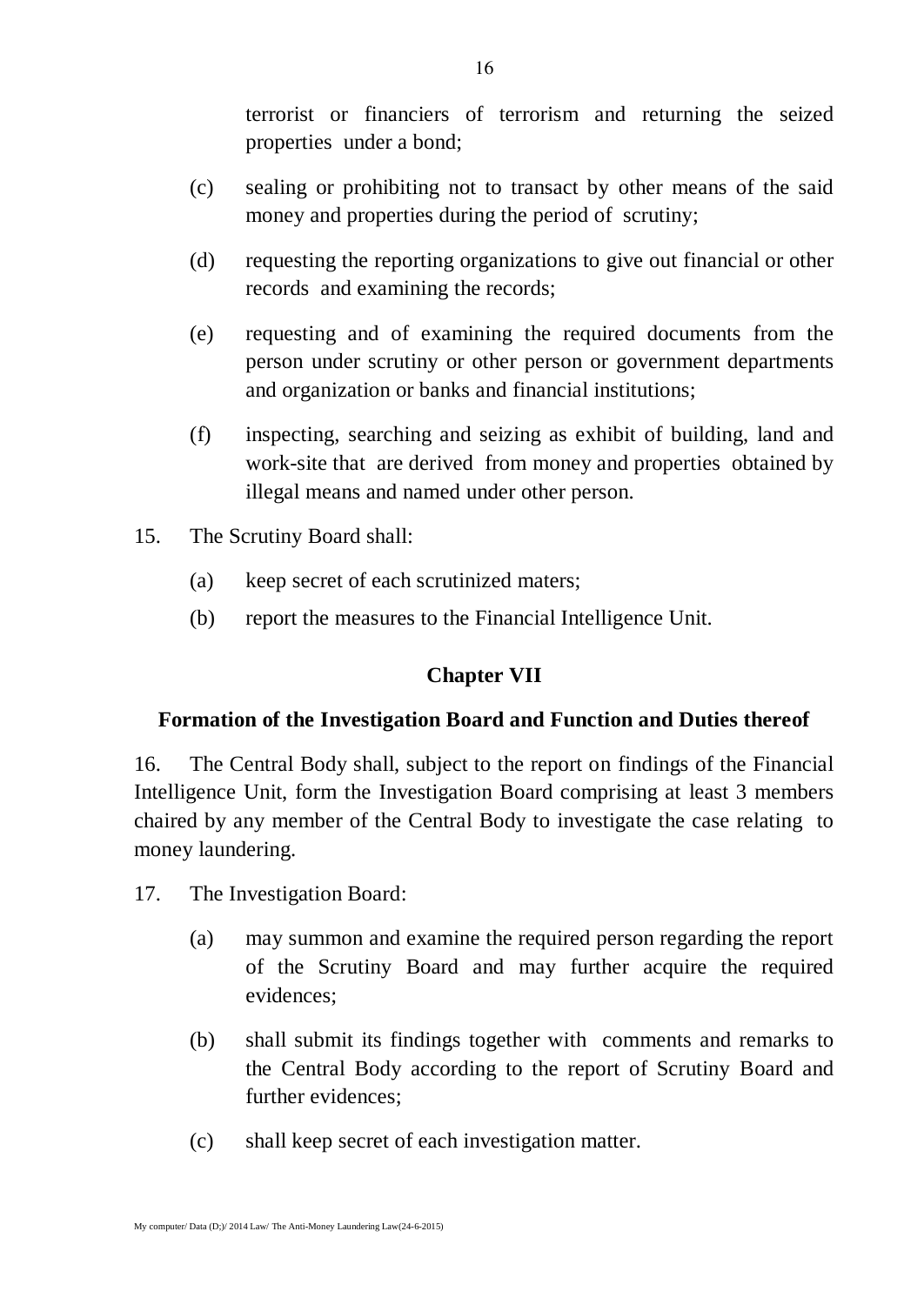#### **Chapter VIII**

#### **Preventive Measures and Duty to Report**

18. Reporting organizations shall carry out the risk assessment of money laundering and financing of terrorism according to the information provided by the Central Body in accord with sub-section (a) of section 8. The risk assessment and any underlying evidence and information shall be recorded in writing, be kept up-to-date and be readily available to the relevant authorities.

- 19. Reporting organizations:
	- (a) shall carry out customer due diligence under this Law , at appropriate time, on accounts and customers existing prior to implementation of this Law based on product, service and risk . The customer due diligence processes shall be carried out as follows if the results of risk assessment under sub-section (c) of section 7 and information provided by the Central Body under subsection (a) of section 8 have been received:
		- (i) when the risk of money laundering was identified as being high according to risk assessment, conducting enhanced customer due diligence measures consistent with the identified risk and determining whether the transaction or other activities appear unusual or suspicious;
		- (ii) when the risk of money Laundering was identified as being low according to risk assessment, conducting simplified customer due diligence measures consistent with the identified risk;
		- (iii) simplified customer due diligence measures under subsection (ii) shall be terminated if it is suspected that the case is relating to money laundering or financing of terrorism or in case of a high risk;
	- (b) shall carry out customer due diligence measures contained in subsection (a) in the following period and situations:
		- (i) before carrying out a transaction or opening an account for a customer;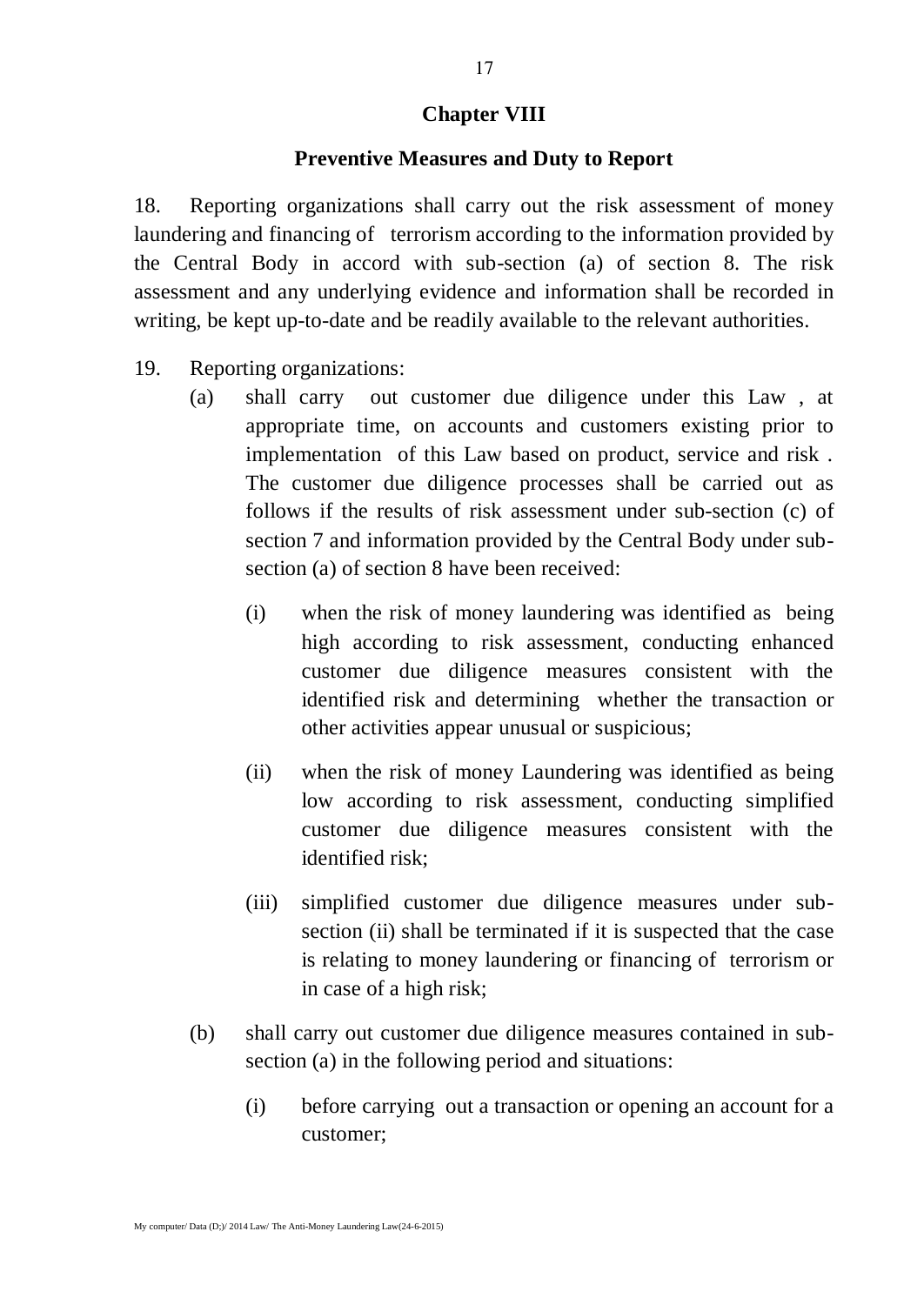- (ii) before carrying out a transaction, for a customer who is not in an established business relationship with the reporting organization, when the transaction involves an amount which equals to or exceeds an amount defined by the Central Body, whether conducted as a single transaction or several transactions appear to be linked;
- (iii) before carrying out a domestic or international wire or electronic transaction for a customer;
- (iv) whenever doubts exist about the veracity or adequacy of previously obtained customer identification data;
- (v) whenever there is a suspicion of money laundering and financing of terrorism;
- (c) shall, if the amount of the transaction in respect of it referred to sub- section(b) is unknown at the time of operation, identify in accord with the provision of sub-section (a)as soon as the said amount becomes known or the threshold is reached ;
- (d) shall conduct customer due diligence measures under sub- section (a) as follows:
	- (i) identifying the customer and verifying the customer's identity by means of reliable and independent sources, documents, data or information;
	- (ii) collecting and understanding information regarding the purpose and the intended nature of business relationship;
	- (iii) indentifying the beneficial owner and taking all reasonable measures to verify the identity of the beneficial owner such that the reporting organization know who the beneficial owner is and understand and verify the ownership and control structure of the company or legal arrangement;
	- (iv) verifying whether the person acting on behalf of the customer for the person, company, organization or legal arrangements is so authorized and verifying the identity of that person; verifying the legal status of the person, company, organization or legal arrangement; obtaining information concerning the customer's name, legal form, address and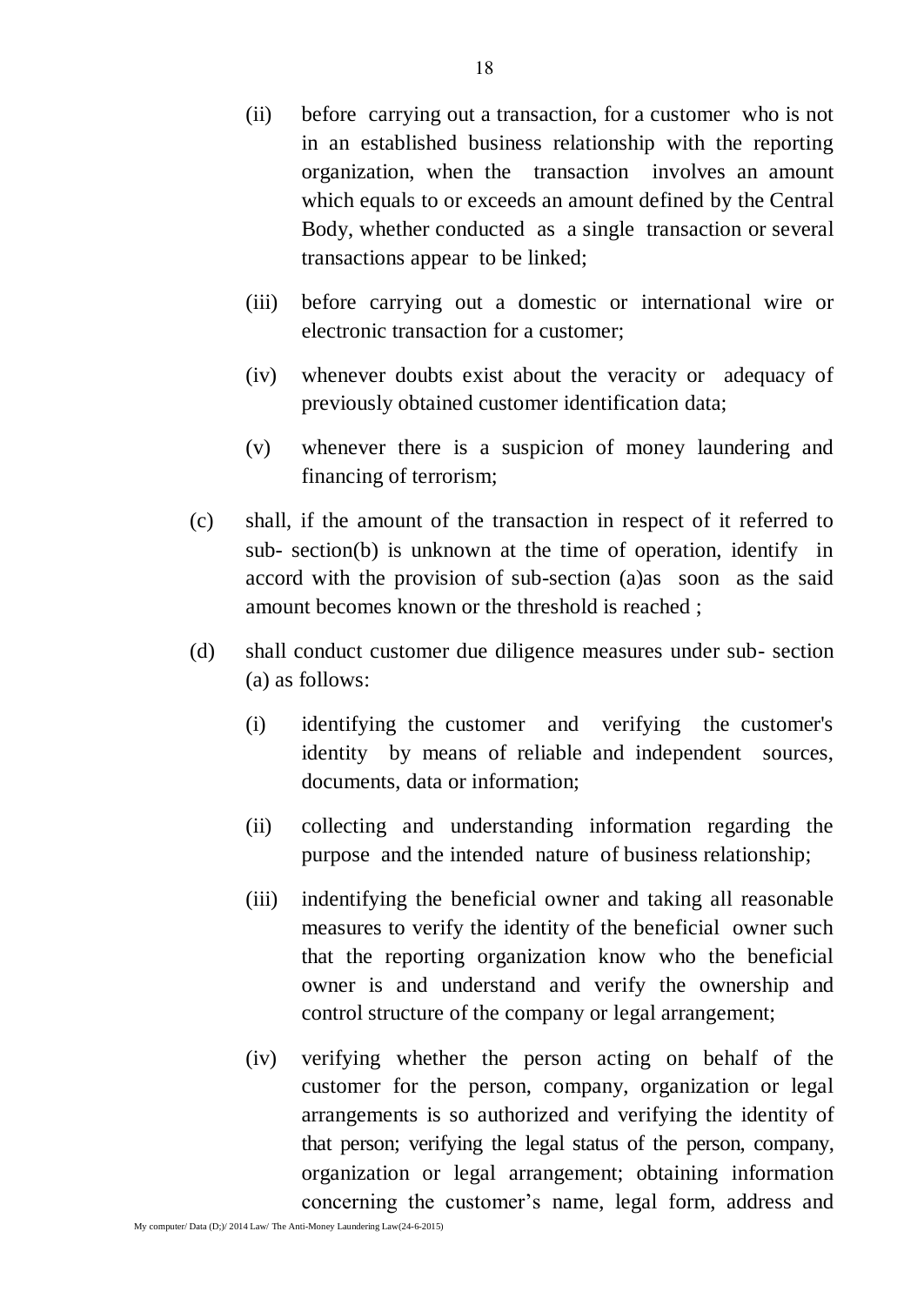directors and provisions regulating the power to bind the company or legal arrangements;

- (v) enhancing customer due diligence measures contained in clauses (i) to (iv) if it has reasonable ground to believe that the customer is a domestic and foreign politically exposed person or international politically exposed person;
- (e) shall, if it is unable to comply with obligations contained in subsection (d), not carry out or terminate the matters of clauses (i) to (iii) and report this situation to the Financial Intelligence Unit;
- (f) may carry out customer due diligence measures under sub-section (d) although business relationship has been established;
- (g) shall keep documents, data or information collected under this section including data especially relating to money laundering and financing of terrorism, high risk customers and business relationships up-to-date and relevant.

20. Reporting organizations shall exercise ongoing customer due diligence measures with respect to each business relationship. Moreover, any transaction shall be closely examined to ensure that they are consistent with their knowledge of their customer, commercial activities and risk profile and if necessary, source of funds.

- 21. Reporting organizations:
	- (a) shall monitor the following activities:
		- (i) all complex, unusual large transaction or unusual patterns of transaction that have no apparent or visible economic or lawful purpose;
		- (ii) any business relationship or transaction with a person from or in a country which does not apply sufficient measures to prevent money laundering and financing of terrorism;
	- (b) shall examine the background and purposes of transaction or business relationships contained in sub-section (a), as far as possible, and the findings shall be recorded in writing;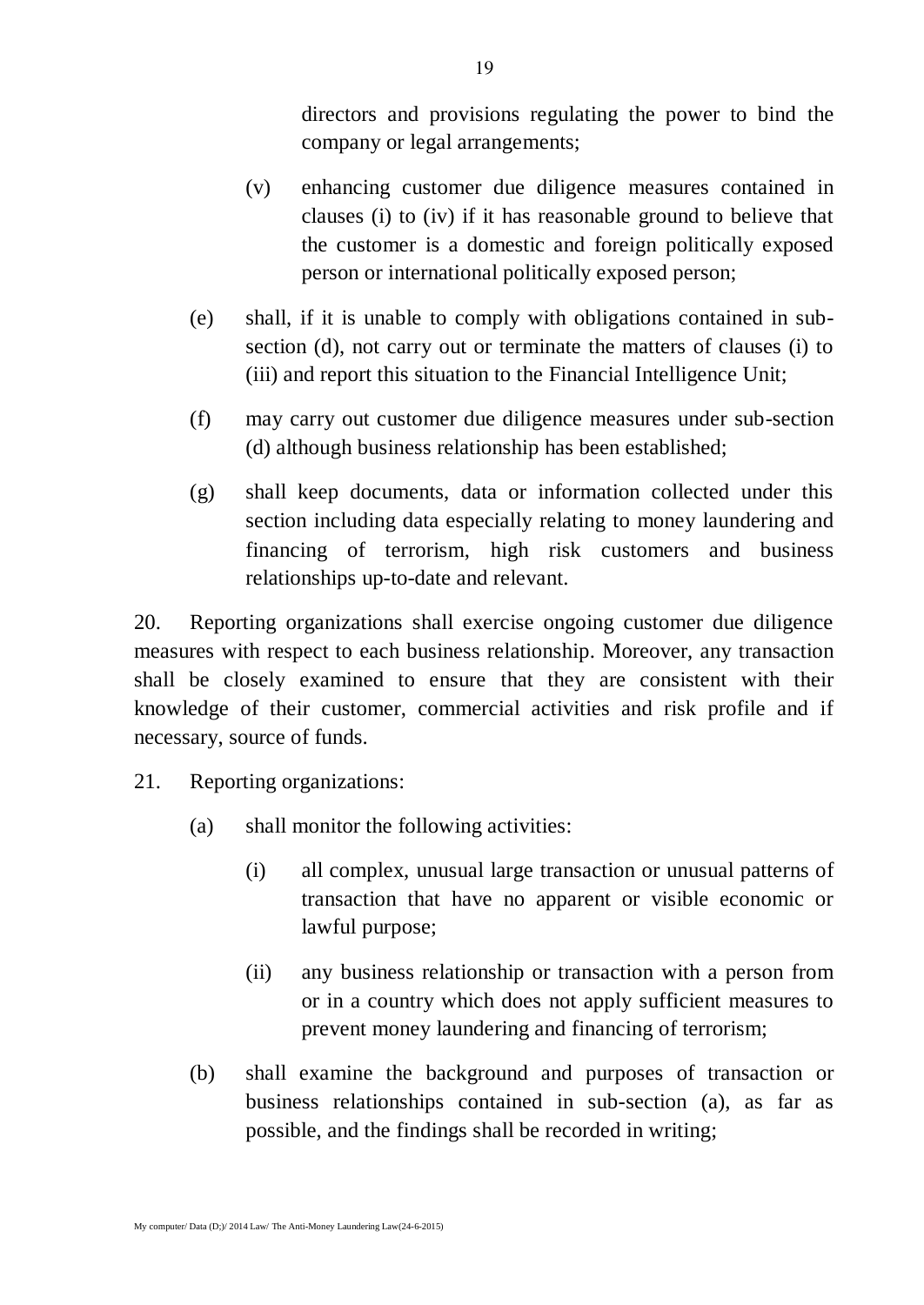(c) shall, where the risk of money laundering or financing of terrorism under sub-section (a) is identified as being high, enhance customer due diligence measures.

22. Reporting organizations shall have appropriate risk management systems to determine whether or not a customer or a beneficial owner is domestic and foreign politically exposed person or an international politically exposed person and carry out as follows:

- (a) in respect of international politically exposed person:
	- (i) obtaining approval from senior management before establishing or continuing a business relationship;
	- (ii) taking all reasonable measures to identify the source of wealth and funds;
	- (iii) applying enhanced ongoing customer due diligence measures and monitoring such business relationship.
- (b) in respect of domestic and foreign politically exposed persons, applying the measures contained in sub-section (a) where the reporting organizations determine the risk as being high.

23. Reporting organizations shall maintain records of the following information and ensure that the records and underlying information are readily available to the Financial Intelligence Unit and other competent authorities and the records should be sufficient for the reconstruction of individual transactions:

- (a) documentation, records obtained through customer due diligence process and documents obtained from scrutiny including accounts of customer or beneficial owner and business correspondence for at least five years after the business relationship has been terminated or the occasional transaction has been carried out;
- (b) records of transaction in both domestic and international, attempted or executed for five years after the transaction has been carried out;
- (c) copies of transaction reports submitted under chapter 8 of this Law and other related documents for at least five years after the report was submitted to the Financial Intelligence Unit;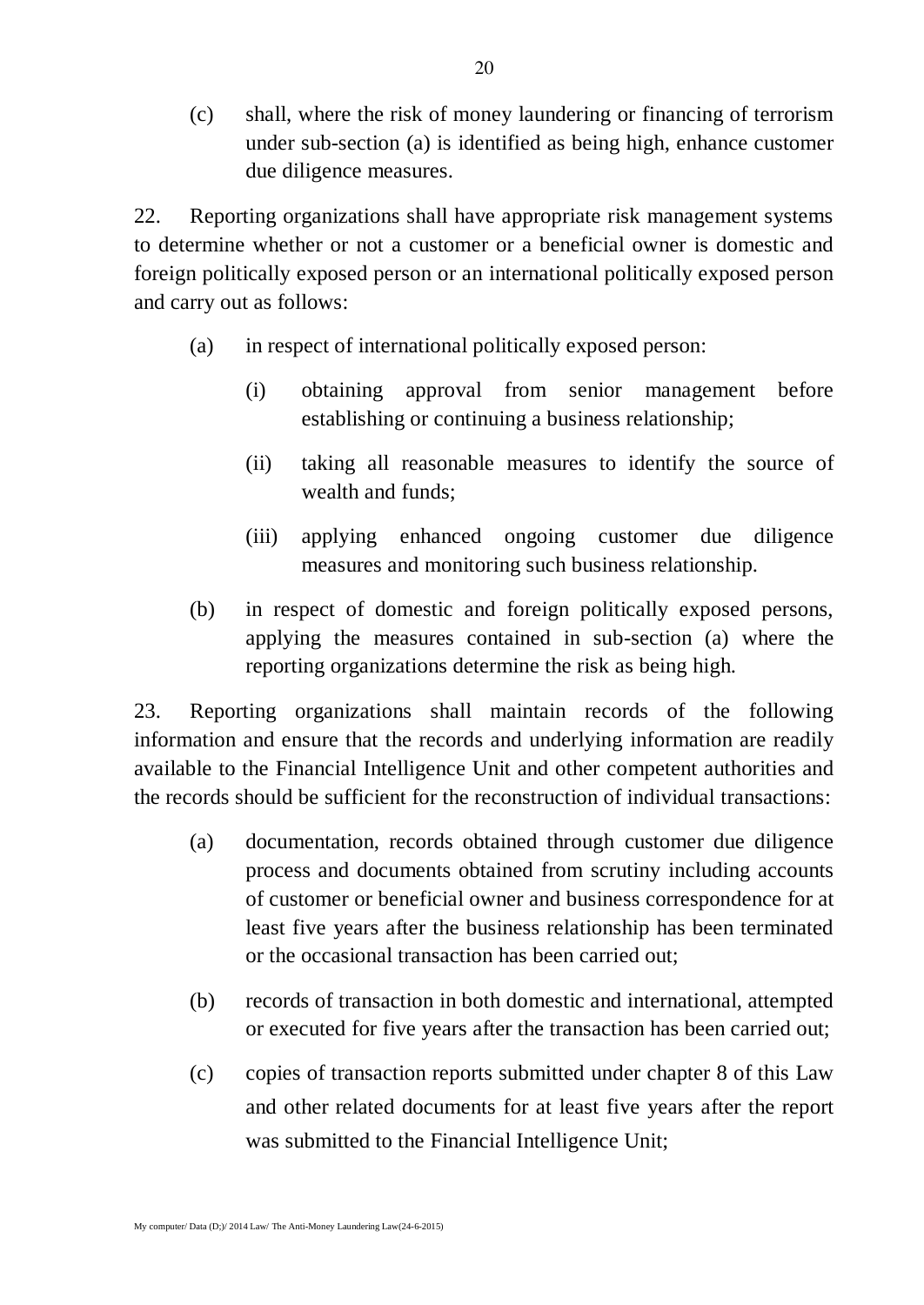- (d) risk assessment and other underlying information after that has completed or has updated for a period exceeding five years;
- 24. (a) Reporting organizations may rely on a third party which has a capacity to perform the following elements among the customer due diligence measures:
	- (i) enabling to obtain all information, without delay, contained in sub-section (d) of section 19;
	- (ii) enabling to make available of identification data and other documents relating to customer due diligence measures without delay if it is requested;
	- (iii) enabling to satisfy the maintenance, supervision or monitor and assessment for compliance with the requirements, on behalf of itself, contained in sections 21 to 23,
	- (b) The identification and verification of the customer under subsection (a) is the main duty of the reporting organization.

25. Reporting organizations shall identify and assess the risks of money laundering and financing of terrorism that may arise in relation to new products, services, business or technologies and take appropriate measures to manage and mitigate such risks.

26. The bank and financial institution shall carry out the followings in addition to perform normal customer due diligence measures contained in section 19 before entering into cross border correspondent banking and other similar relationships:

- (a) collecting, and attempting to know the business of the respondent institution, its reputation and whether it has been investigated or taken action relating to money laundering or financing of terrorism and the information about the quality of supervision;
- (b) obtaining approval from senior management;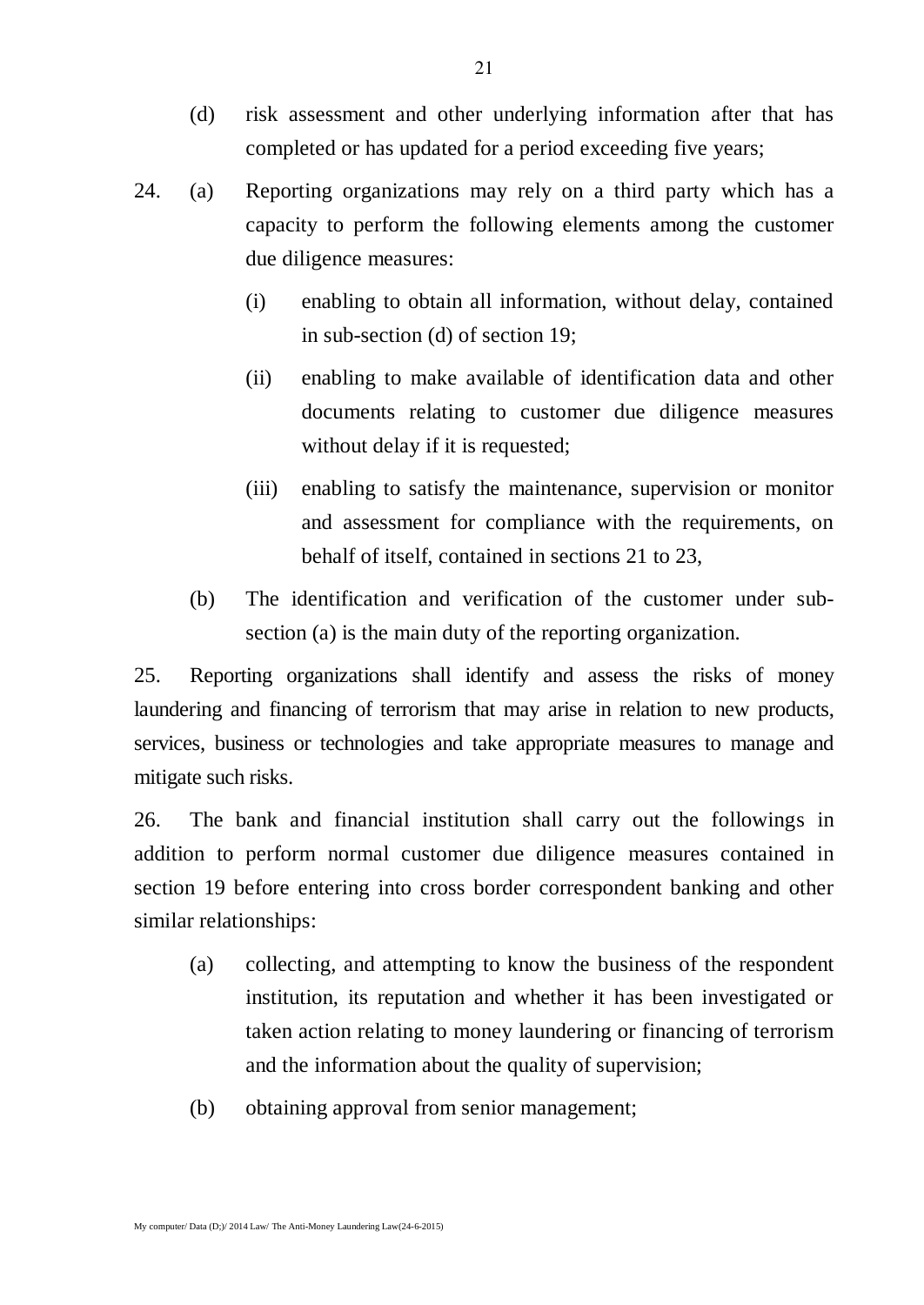- (c) conducting an assessment of the quality of anti-money laundering and countering the financing of terrorism of the respondent institution;
- (d) recording the responsibilities of anti-money laundering and countering the financing of terrorism of each institution.
- 27. (a) Banks and financial institution shall scrutinize in accord with the stipulations in performing wire or electronic transfer. The messages and payments in the wire or electronic transfer shall be included in such information. If there is no account number, a unique reference number shall be specified for such transfer. The information contained in the provisions of this section shall be maintained and transmitted by the financial institutions acting as intermediaries in a chain of payments;
	- (b) Sub-section (a) of this section shall not apply to the followings:
		- (i) transaction on credit card or debit card and transaction on credit card or debit card number together with such transaction;
		- (ii) transaction between banks and financial institutions if both the originator and the beneficial owner are banks and financial institutions acting on their own behalf;
	- (c) A bank and a financial institution shall not execute a wire or electronic transfer which is unable to comply with the provisions contained in sub-section (a);
	- (d) A bank and a financial institution processing or receiving a crossborder wire or electronic transfer shall:
		- (i) supervise to maintain the information of originator and beneficiary or the owner together with such transaction;
		- (ii) take reasonable action to identify the wire or electronic transaction which do not apply with sub-section (a);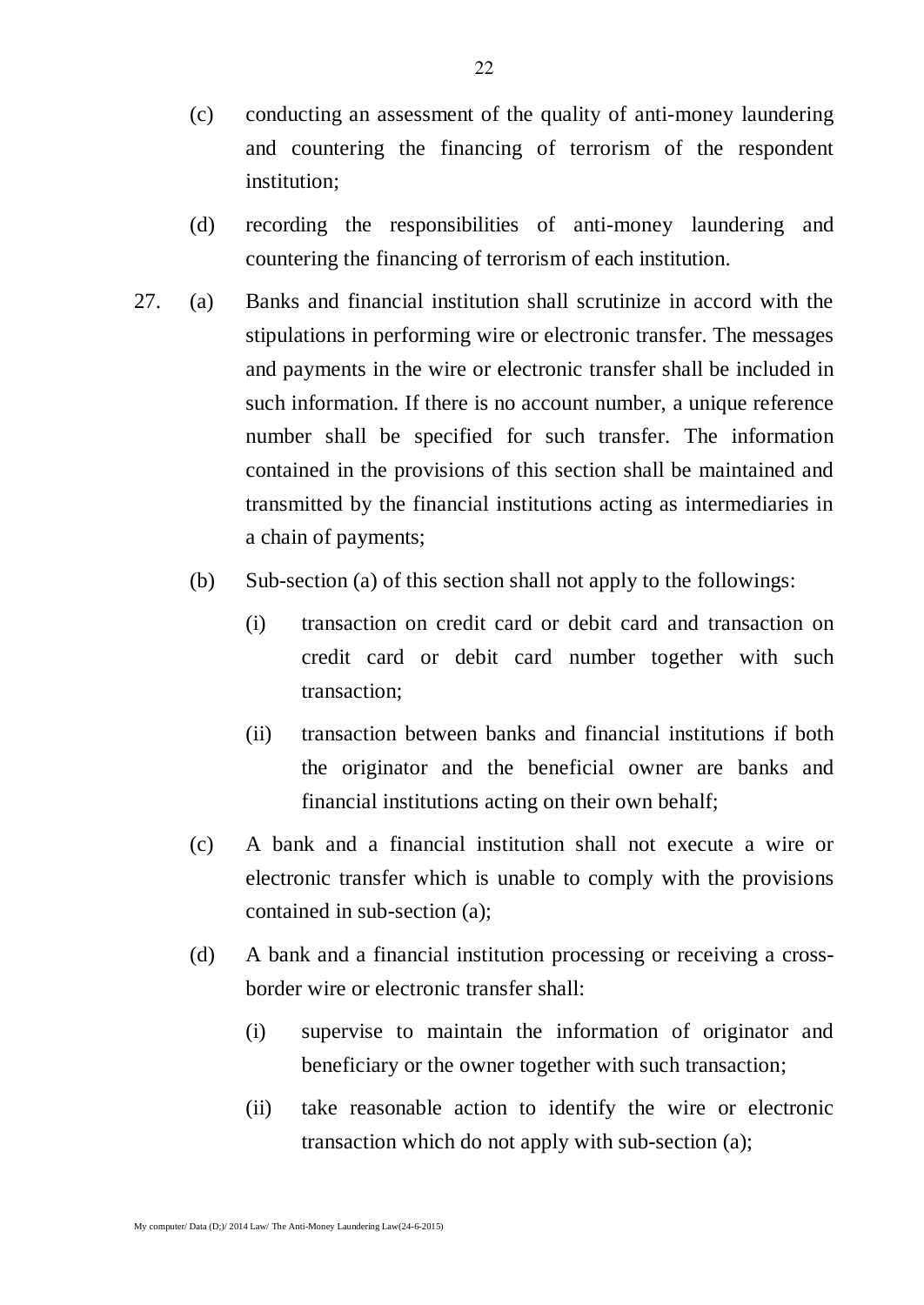- (iii) issue the necessary procedures to execute, receive, reject or suspend such transaction and to take follow-up actions;
- (e) If technical limitations prevent the information of the originator or beneficial owner contained in sub-section (a) to remain the record of domestic wire or electronic transfer, a record should be kept by the institution receiving the above all information from the institution ordering or processing the transfer;
- (f) A financial institution processing the cross border wire or electronic transaction that lacks information required under subsection (a) shall verify the beneficial owner in respect of such transaction;
- (g) The Central Bank of Myanmar shall issue directives that should be undertaken by banks and financial institutions processing the wire or electronic transaction.
- 28. (a) Reporting organizations shall adopt, develop and implement internal programs, policies, procedures and controls for the implementation of the provisions of this Law and for managing effectively to mitigate the risks identified pursuant to this Law. Moreover they shall monitor the implementation of such policies and controls and enhance them, if necessary. In such policies and controls, the following data shall be included:
	- (i) customer due diligence measures, ongoing due diligence, monitoring the transactions, reporting obligations and record keeping obligations;
	- (ii) procedures to ensure high standard of integrity of its employees and a system to evaluate the personal, employment and financial history of these employees;
	- (iii) ongoing training programmes for employees to assist with regard to know-your-customer, specific responsibilities of anti-money laundering and countering the financing of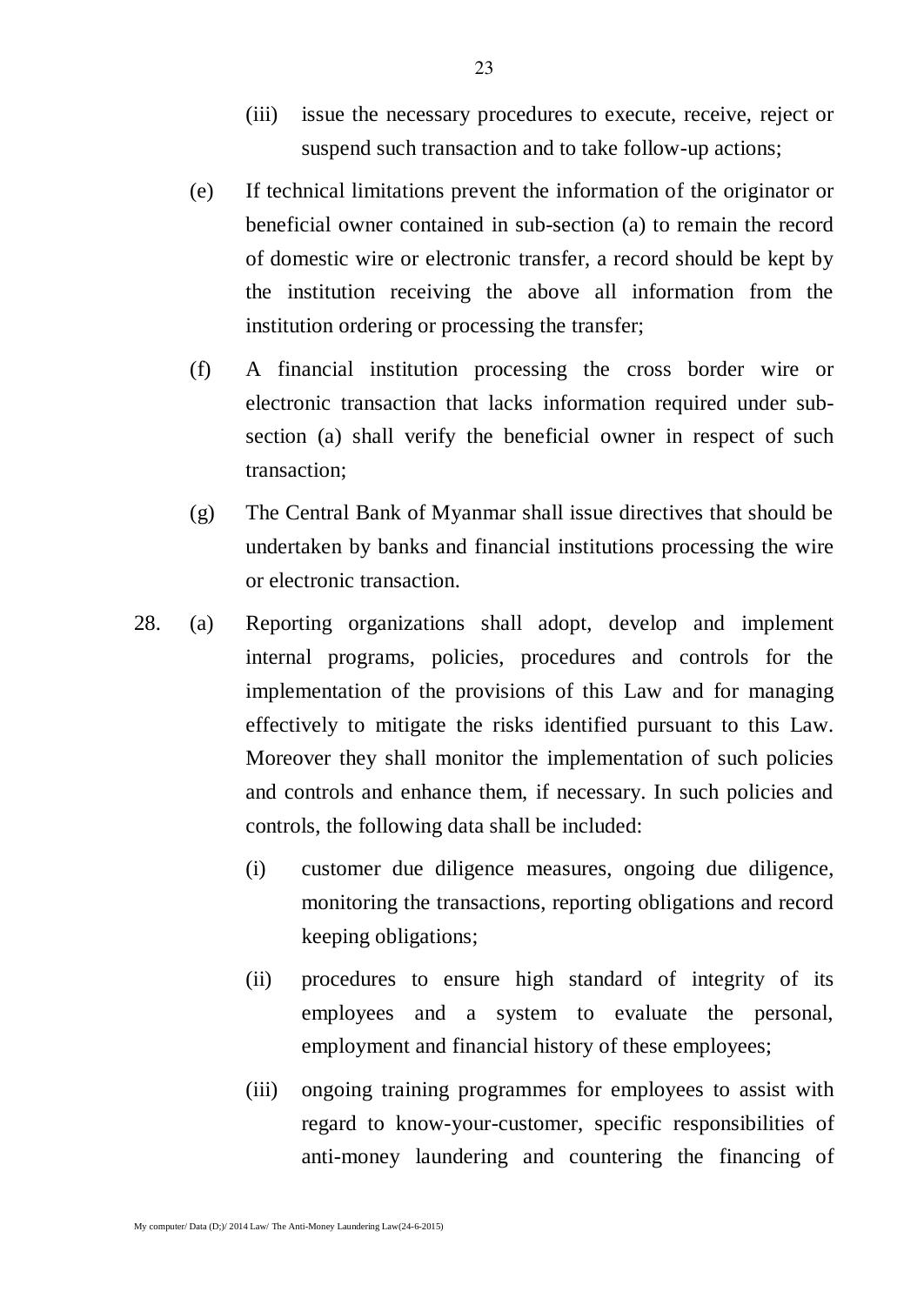terrorism and the transactions which are required to report contained in chapter VIII;

- (iv) an independent audit function to check in compliance with and effectiveness of the measures taken action in execution of this Law.
- (b) Reporting organizations shall designate a compliance officer at the senior management level;
- (c) Types of measures to take action shall be determined for each of the requirements contained in this section. In this determination, the size of business, customers, transactions, products, services and delivery channel and scope, geographic and country coverage of the business shall be concluded together with the risk of money laundering and financing of terrorism;
- (d) The following processes shall be ensured:
	- (i) causing to apply the policies and controls issued under this Law widely on a group-wide basis including foreign branches and majority owned subsidiaries;
	- (ii) causing to have information sharing procedures within a financial group for the purposes of carrying out customer due diligence measures and managing the risks of money laundering and financing of terrorism including procedures to safeguard and use the information sharing.

29. Reporting organizations shall ensure the following powers to the officer appointed under sub-section (b) of section 28:

- (i) power to access any documents, records, registers and accounts necessary for the performance of his tasks;
- (ii) power to request and access any information, notice, explanation or document from any employee of the reporting organization.
- 30. (a) No one shall establish or operate shell bank in Myanmar;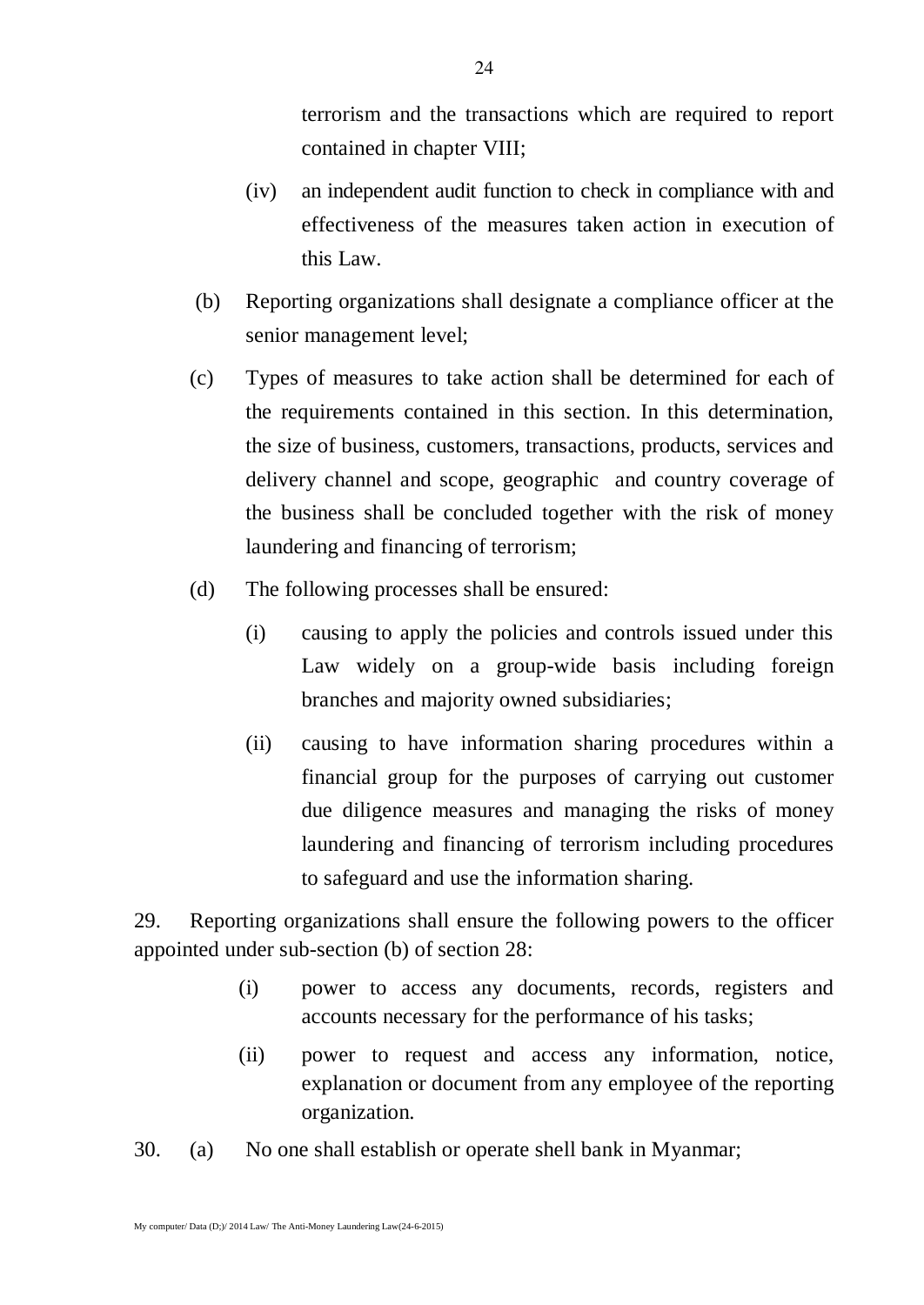- (b) Financial institutions shall not commence or continue business relationship with shell banks or in countries in which shell banks are situated;
- (c) Financial institutions shall not permit the shell bank to commence or operate business relationship with respondent bank and financial institution which permit their accounts to be used.
- 31. (a) The Financial Intelligence Unit shall identify the countries which do not insufficiently comply measures for anti- money laundering and countering the financing of terrorism and shall issue directives to be applied in relation to such countries.
	- (b) Reporting organizations shall comply exactly with the directives issued under sub-section (a).
	- (c) Competent Regulatory Authorities shall supervise the reporting organizations to comply exactly.

32. Reporting organizations shall promptly report to the Financial Intelligence Unit if the amount of transaction of money or property is equal to or exceeds the designated threshold or it has reasonable ground to believe that any money or property is obtained by illegal means or is related to money laundering or financing of terrorism or attempt to do so.

33. Responsible persons of government departments and organizations or reporting organizations shall not disclose any report or relevant information and any measure under section 32 to any person other than among employees and legal counsel.

34. Financial institutions shall report to the Financial Intelligence Unit any cash transaction in an amount which is equal to or exceeds the designated threshold by a single transaction or several transactions that appear to be linked.

35. Lawyers, notaries and other legal professionals shall have no obligation to report information determining the legal position including the advice for prosecution or to avoid prosecution in respect of their customers.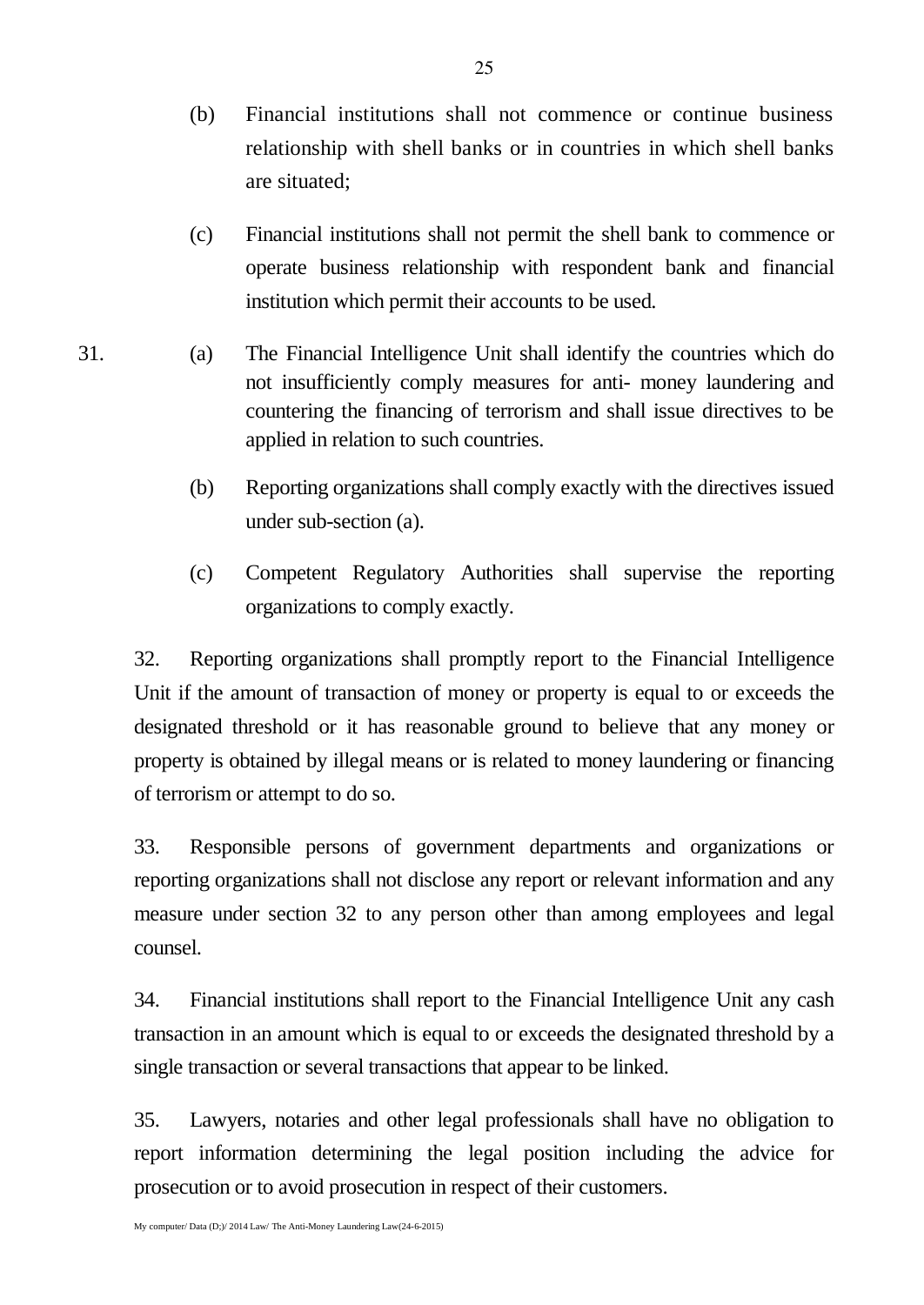# **Chapter IX Supervision**

- 36. Competent Authority:
	- (a) shall supervise reporting organizations to comply with the provisions contained in this Law without fail;
	- (b) shall undertake the assessment of potential risk of money laundering and financing of terrorism of reporting organizations. The assessment shall, from time to time, be updated and shall adopt measures to ensure that risks are adequately managed;
	- (c) may collect information and other data from reporting organizations and conduct in-site and off-site examinations on a group-wide basis by himself or by his representative;
	- (d) may compel the copy of any information and document maintained by reporting organizations;
	- (e) may lay down and apply measures on reporting organizations for failure to comply with the provisions contained in Chapter VIII of this Law;
	- (f) may cooperate and share information with other competent authorities in investigations or prosecutions relating to money laundering, financing of terrorism or offences applicable to this Law;
	- (g) may stipulate measures consistent with the provisions of this Law and existing domestic laws and regulations by the foreign branches or majority owned subsidiaries of the reporting organizations and may verify whether or not they comply with such stipulations;
	- (h) shall report promptly to the Financial Intelligence Unit any transaction and facts that could be related to money laundering or financing of terrorism;
	- (i) may establish and apply fit and proper criteria for owning, controlling, or participating, directly or indirectly, in the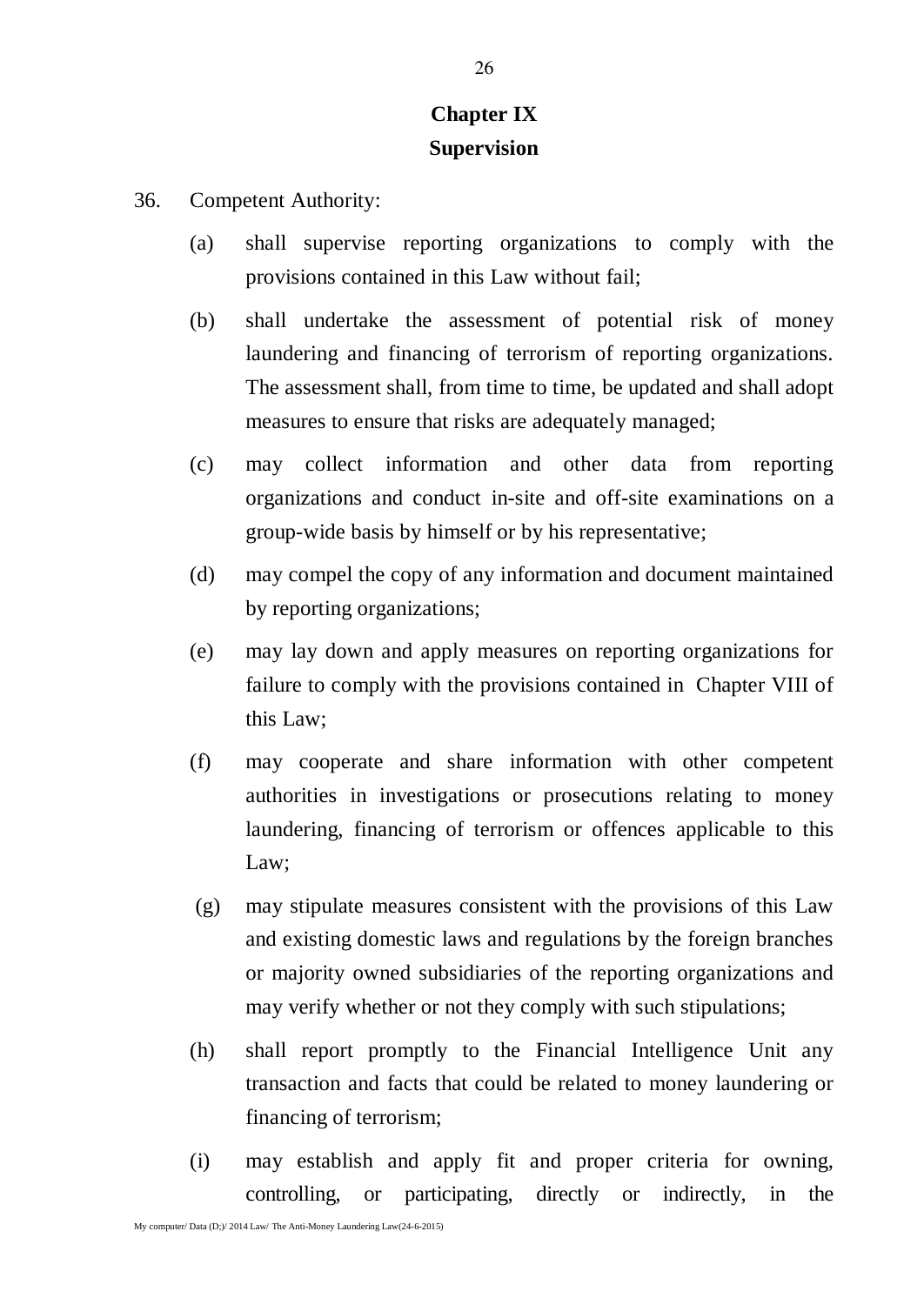administration, management or operation of the reporting organizations;

- (j) may report to the Central Body in order to suspend, restrict or revoke licence and prohibit the continuation of designated nonfinancial business and professions;
- (k) shall maintain statistics concerning measures taken under this Law.

37. Competent Authority may impose one or more of the following supervision or measure against reporting organizations or directors, board of directors, executive officials or administrator of the reporting organization who fail to comply with the obligations under Chapters VIII of this Law:

- (a) written warnings;
- (b) compel by specific instructions;
- (c) causing to submit the reports in accord with the stipulation in respect of measures on the identified violation,
- (d) other appropriate measures.

38. Competent Authorities shall report the measures imposed under section 37 to the Central Body through the Financial Intelligence Unit.

#### **Chapter X**

#### **Cross-Border Transportation of Currency or Bearer Negotiable Instruments**

39. If a person who enters into or departs from the territory of the State takes currency or bearer negotiable instrument, precious stone or metal upon which the value is equal to or exceeds the designated threshold prescribed by the Central Body in his possession or baggage or arranges for the transportation via mail or by any type of vehicles into or outside the territory, he shall declare officially to the Customs Department.

40. The Customs Department has the power to seize some or all currency, bearer negotiable instruments or precious metals and stones that are disclosed or falsely declared in accord with section 39 and that are suspected to be related to money laundering or offences applicable to this Law. In doing so, it may apply,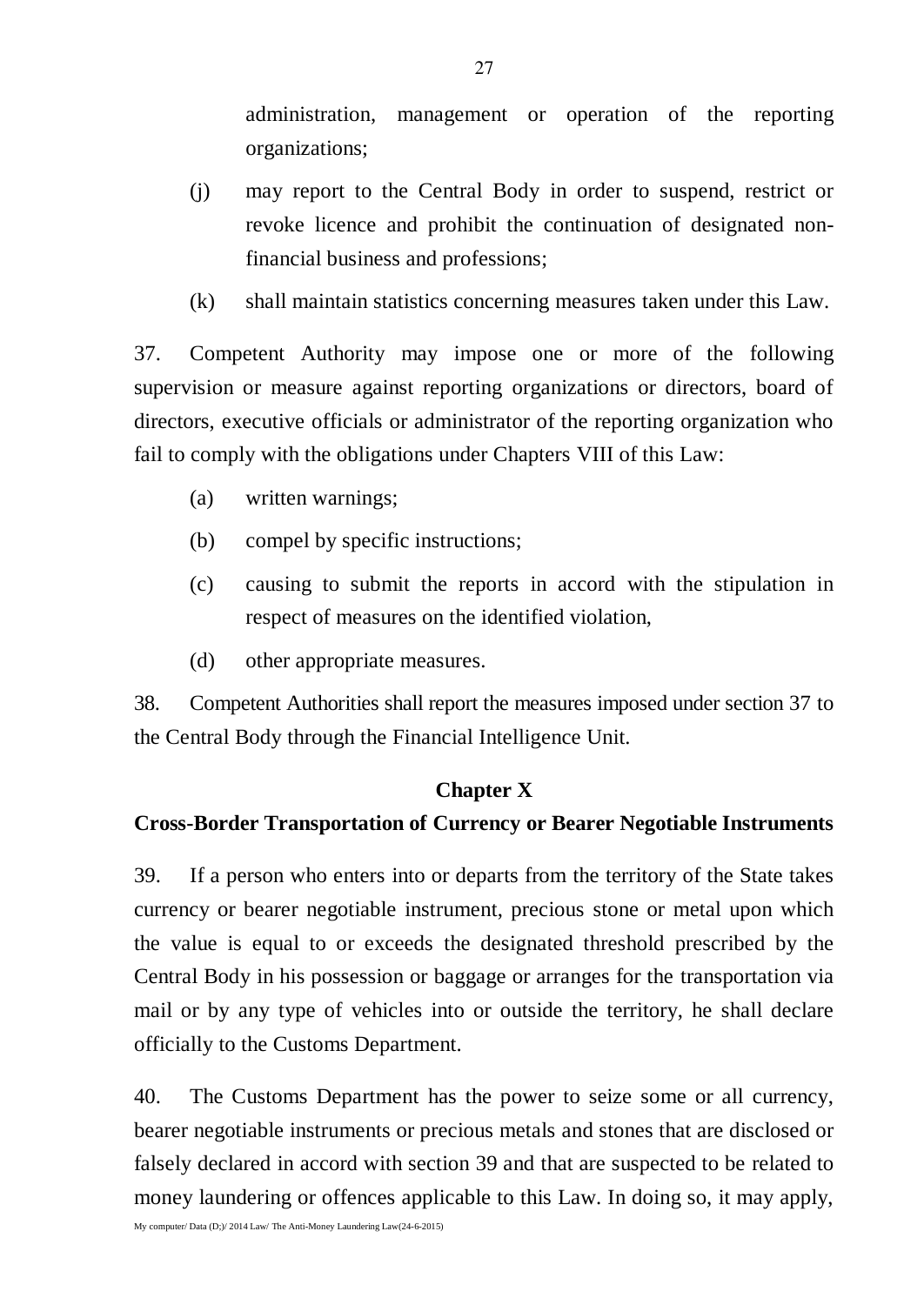as may be necessary, the provisions contained in the Sea Customs Act to investigate relating to properties.

41. The Customs Department shall have the power to cause the persons concerned comply with the provisions contained in this Chapter under the following facts and the Laws related to Customs:

- (a) carrying out the controls on persons, their baggage, their means of transport and mail or containers; and
- (b) requesting or obtaining new information related to original ownership of such currency, negotiable instruments, precious metals and stones form the persons referred to in sub-section (a) if a false declaration or a failure to declare is discovered or if there is suspicion of money laundering, financing of terrorism or any offence contained in this Law.

42. Information obtained by the Customs Department under the provisions of this Law shall be provided to the Financial Intelligence Unit and the Foreign Exchange Management Department of the Central Bank of Myanmar.

# **Chapter XI**

### **Offences and Penalties**

43. Whoever commits money laundering shall, on conviction, be punished with imprisonment for a term which may extend to ten years or with fine or with both. If the offender is a company or an organization, a fine which may extend to five hundred million kyats shall be imposed on such company or organization. The beneficial owner shall be punished with imprisonment for a term which may extend to seven years.

44. Any responsible person from the reporting organization violates the provisions contained in sections 18 to 25, 28 and 29 or any responsible person from banks and financial institutions violates the provisions contained in sections 26 and 27 shall, on conviction, be punished with imprisonment for a term which may extend to three years and may also be liable to a fine. If the offender is a company or an organization, a fine which may extend to one hundred million kyats shall be imposed on such company or organization.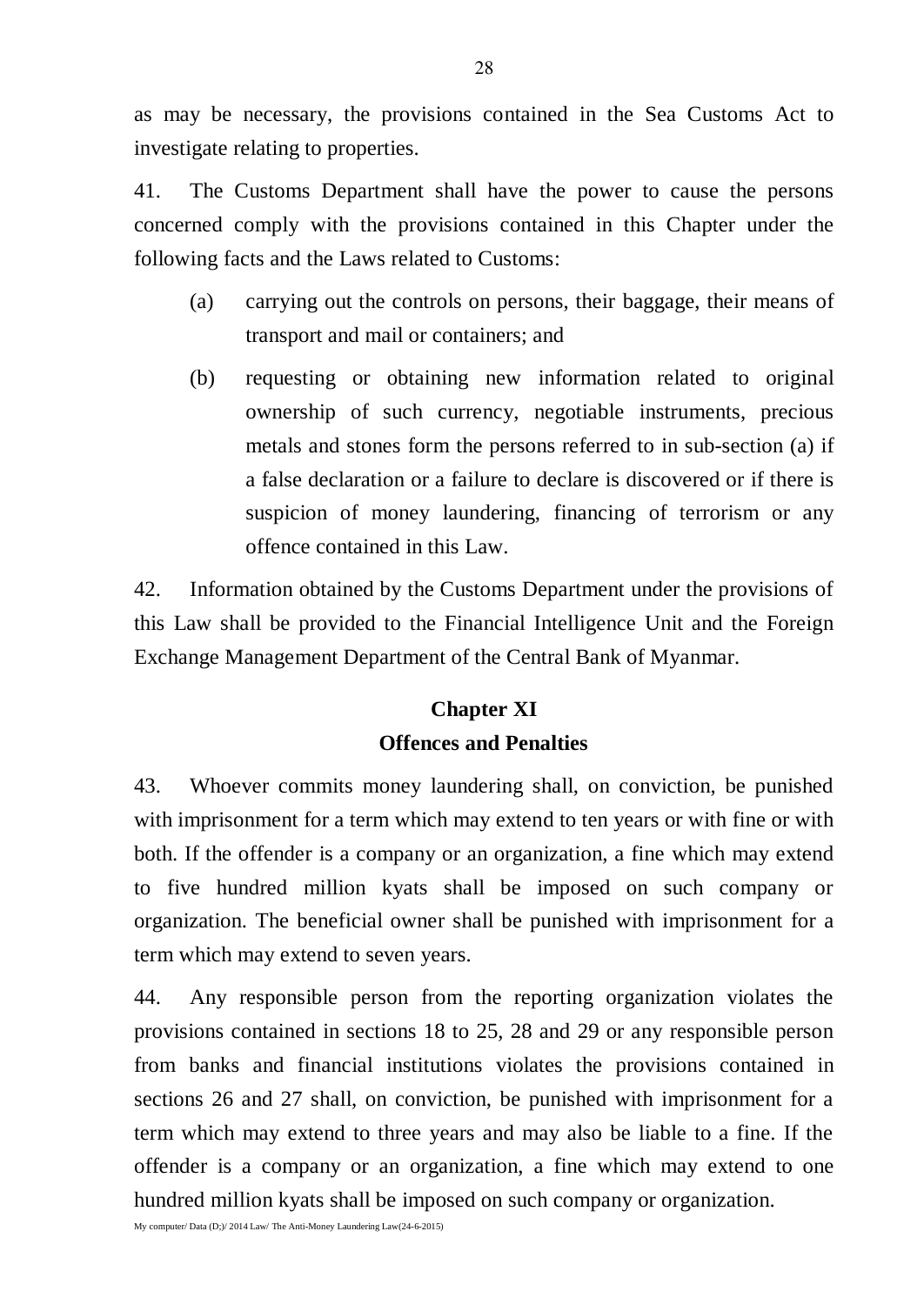45. Whoever violates the provision contained in sub-section (a) of section 30 or any responsible person from banks and financial institutions violates or attempts to commit sub-sections (b) and (c) of section 30 shall, on conviction, be punished with imprisonment for a term which may extend to seven years and may also be liable to a fine. If the offender is a company or an organization, a fine which may extend to three hundred million kyats shall be imposed on such company or organization.

46. Any responsible person from the reporting organization, in reporting to Financial Intelligence Unit under section 32, presents false statement or conceals facts shall, on conviction, be punished with imprisonment from a minimum of three years to a maximum of seven years and may also be liable to a fine. If the offender is a company or an organization, a fine which may extend to three hundred million kyats shall be imposed on such company or organization.

47. Whoever intentionally or negligently violates or fails to comply with the provisions contained in section 39, or makes a false declaration of money or negotiable instrument under section 40, or conceals facts which should be disclosed to a customs official, an official or any competent authority shall, on conviction, be punished with imprisonment for a term which may extend to three years and may also be liable to a fine. If the offender is a company or an organization, a fine which may extend to three hundred million kyats shall be imposed on such company or organization.

48. Whoever fails to comply with prohibitory orders and directives relating to money and property issued to him during the investigation period under this Law shall, on conviction, be punished with imprisonment for a term not exceeding seven years and may also be liable to a fine. If the offender is a company or an organization, a fine which may extend to three hundred million kyats shall be imposed on such company or organization.

49. Any responsible person from a bank and a financial institution violates the provisions contained in section 34 shall, on conviction, be punished with imprisonment for a term which may extend to three years and may also be liable to a fine. If the offender is a company or an organization, a fine which may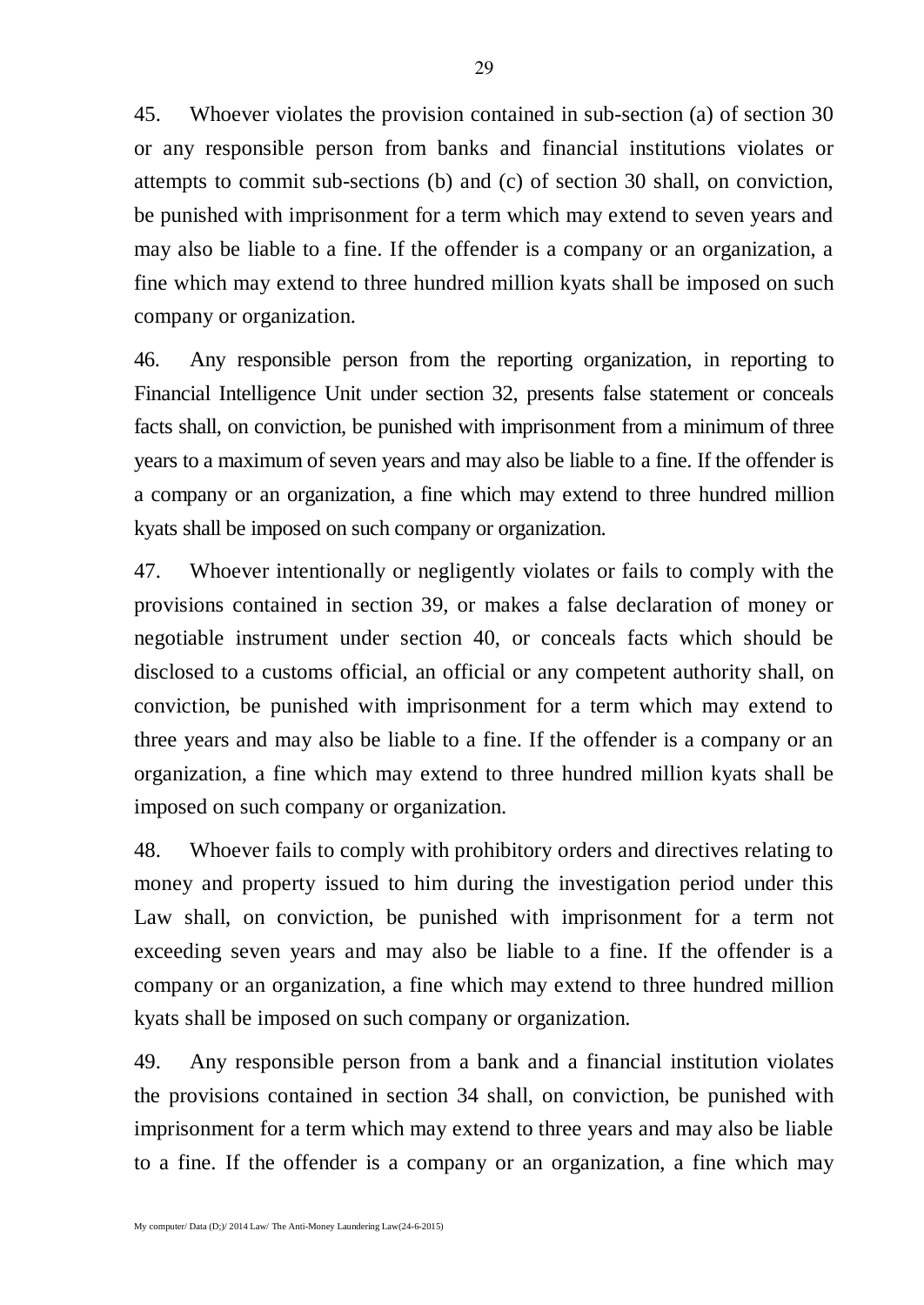extend to three hundred million kyats shall be imposed on such company or organization.

50. Any reporting organization, government department and government organization or a director, an official and staff thereof violates the provisions contained in section 33 shall, on conviction, be punished with imprisonment for a term which may extend to three years or with fine or with both.

51. Any member of the Scrutiny Board or Investigation Board commits any of the following acts or omissions in scrutiny and investigation of an offence applicable to this law shall, on conviction, be punished with imprisonment from a minimum of three years to a maximum of seven years and may also be liable to a fine:

- (a) demanding or accepting money or any property either for himself or for another person as a gratification;
- (b) substituting of an offender with any other person in order not to take action against him or hiding without taking action against him;
- (c) concealing, obliterating, converting, transferring by any means or disguising of money and property obtained from money laundering in order not to take action;
- (d) amending, altering, adding, substituting, making false entry in documents.
- 52. The Court shall:-
	- (a) pass the confiscation order or administrative order in accord with the stipulations on exhibit and money relating to the case if punishment is imposed under any offence contained in this Law;
	- (b) coordinate with relevant government organization in order to contribute 5% of fine to the fund for anti-money laundering and countering the financing of terrorism;
	- (c) collect as if it is an arrear of revenue from such company or organization if the fine is not paid by the person imposed under this Law.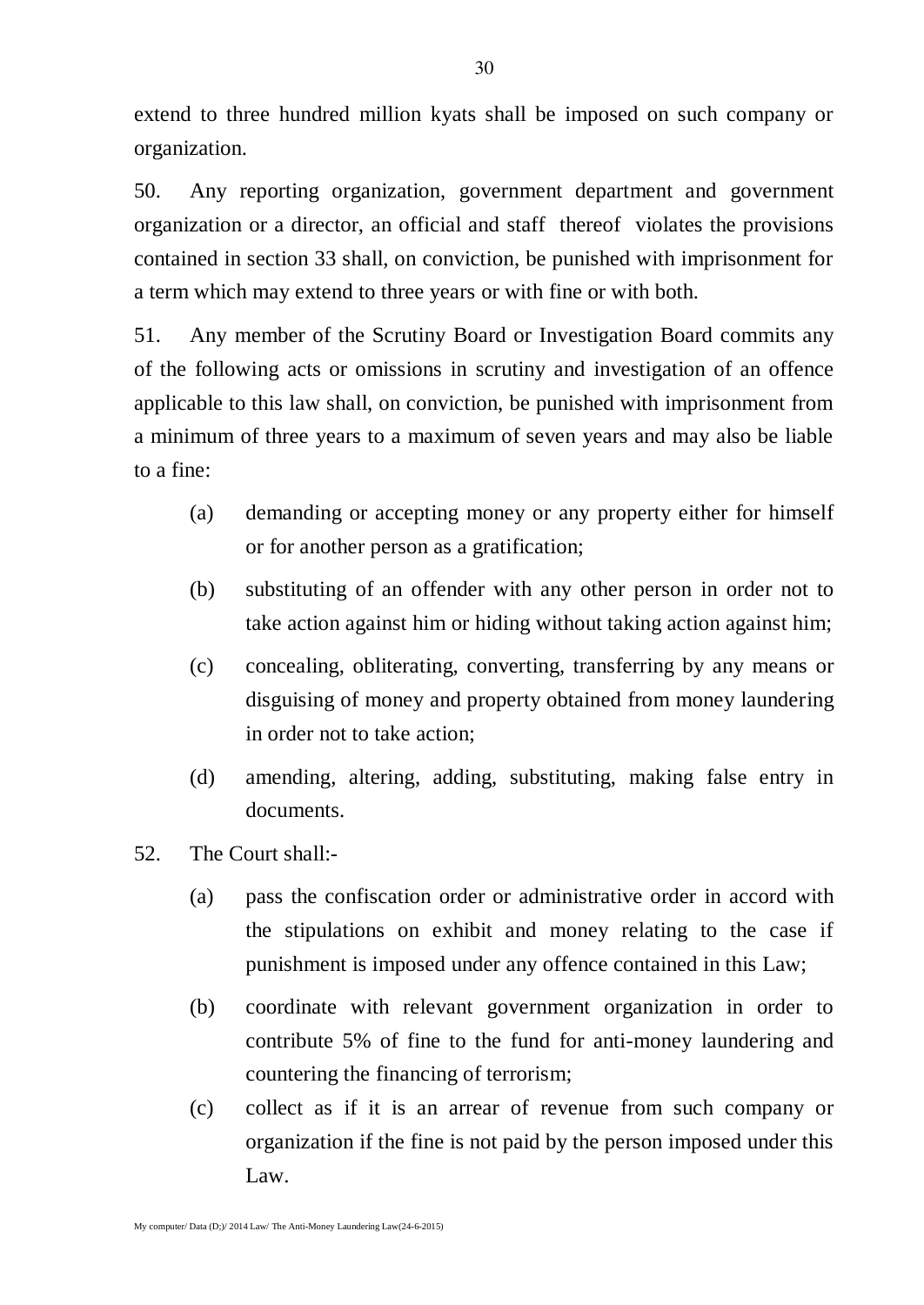# **Chapter XII International Cooperation**

53. The Central Body shall coordinate with international and regional organizations and State parties of international or regional organizations relating to anti-money laundering to take appropriate measures including the following matters:

- (a) exchanging information relating to money laundering and financing of terrorism;
- (b) arranging, preparing, managing the anti-money laundering and countering the financing of terrorism and cooperating in accord with the Mutual Legal Assistance in Criminal Matters Law;
- (c) conducting training, technical cooperation and capacity building on anti-money laundering and countering the financing of terrorism;
- (d) conducting the awareness of anti-money laundering and countering the financing of terrorism;
- (e) cooperating capacity building in anti-money laundering and countering the financing of terrorism compatible with international standards;
- (f) cooperating in research and development functions of anti-money laundering and countering the financing of terrorism.

# **Chapter XIII Extradition**

- 54. (a) Money laundering contained in this Law shall be determined as extraditable offence and the extradition shall be executed in accord with the existing laws.
	- (b) In respect of extradition under this Law, it shall be carried out subject to other conditions provided by the Law of the requested State.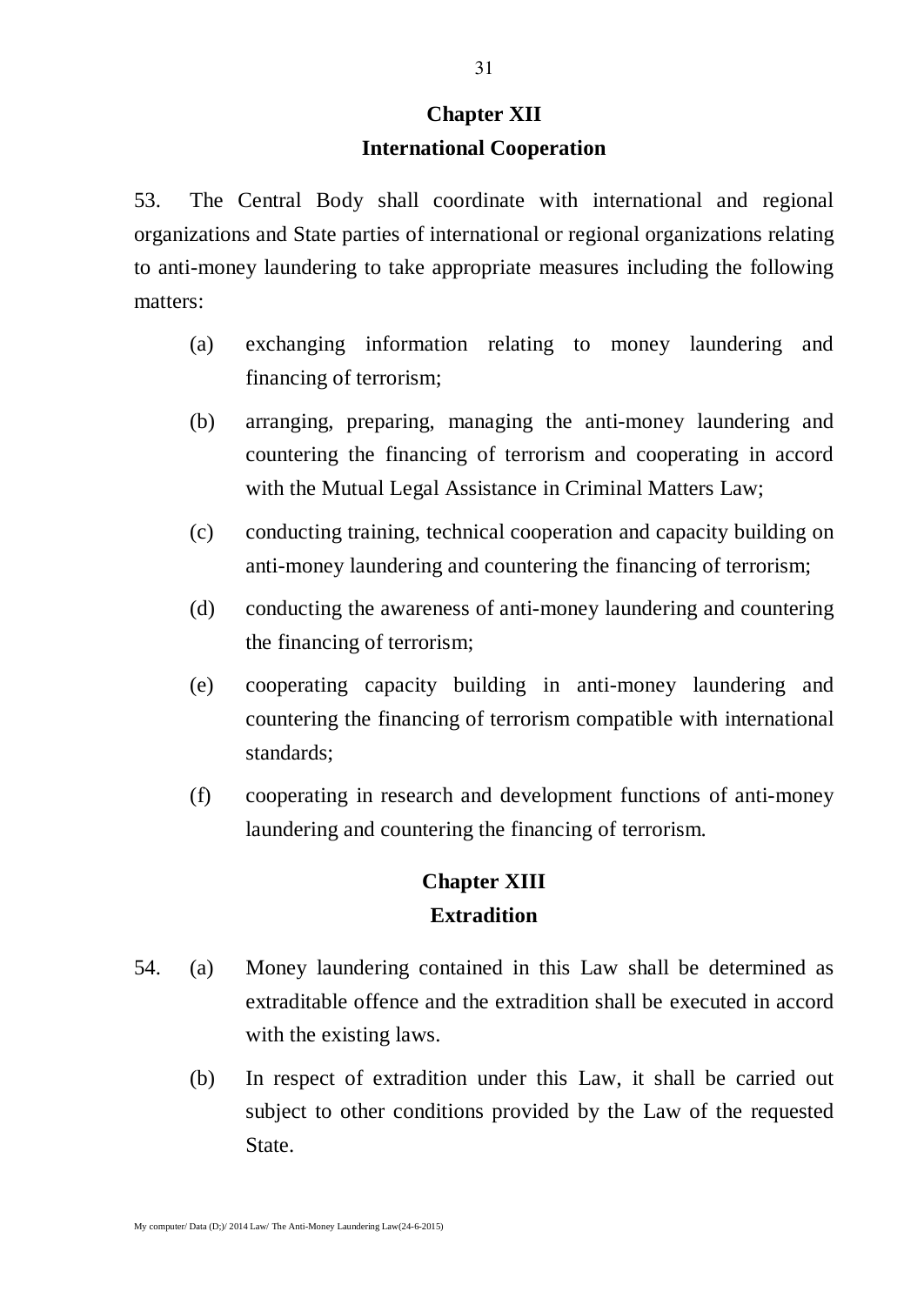55. With respect to the request for extradition of an offender who commits any money laundering offence contained in this Law within the country and mutual legal assistance in criminal matters by any State party of any international or regional organization:

- (a) money laundering offences pertinent to this Law shall not be deemed as a political offence, an offence related to it or an offence committed for political purposes;
- (b) it shall not be refused on the sole ground that the committed money laundering offence stated in the request is a political offence or a related offence to it or an offence committed for political purposes.

#### **Chapter XIV**

# **Fund for Anti**-**Money Laundering and Countering the Financing of Terrorism**

56. The Central Body shall establish a fund for anti-money laundering and countering the financing of terrorism with the following receipts and properties:

- (a) contribution from the Union Fund in accord with the existing law;
- (b) 5% of fine imposed by the court;
- (c) money and properties donated from domestic and foreign wellwishers.

57. The Central Body may grant the fund for anti-money laundering and countering the financing of terrorism to use or bear the expenses for the following matters:

- (a) expenses that are required to perform the tasks of the Financial Intelligence Unit, Scrutiny Board and Investigation Board;
- (b) matters carried out by laying down the necessary plans for anti-money laundering and countering the financing of terrorism;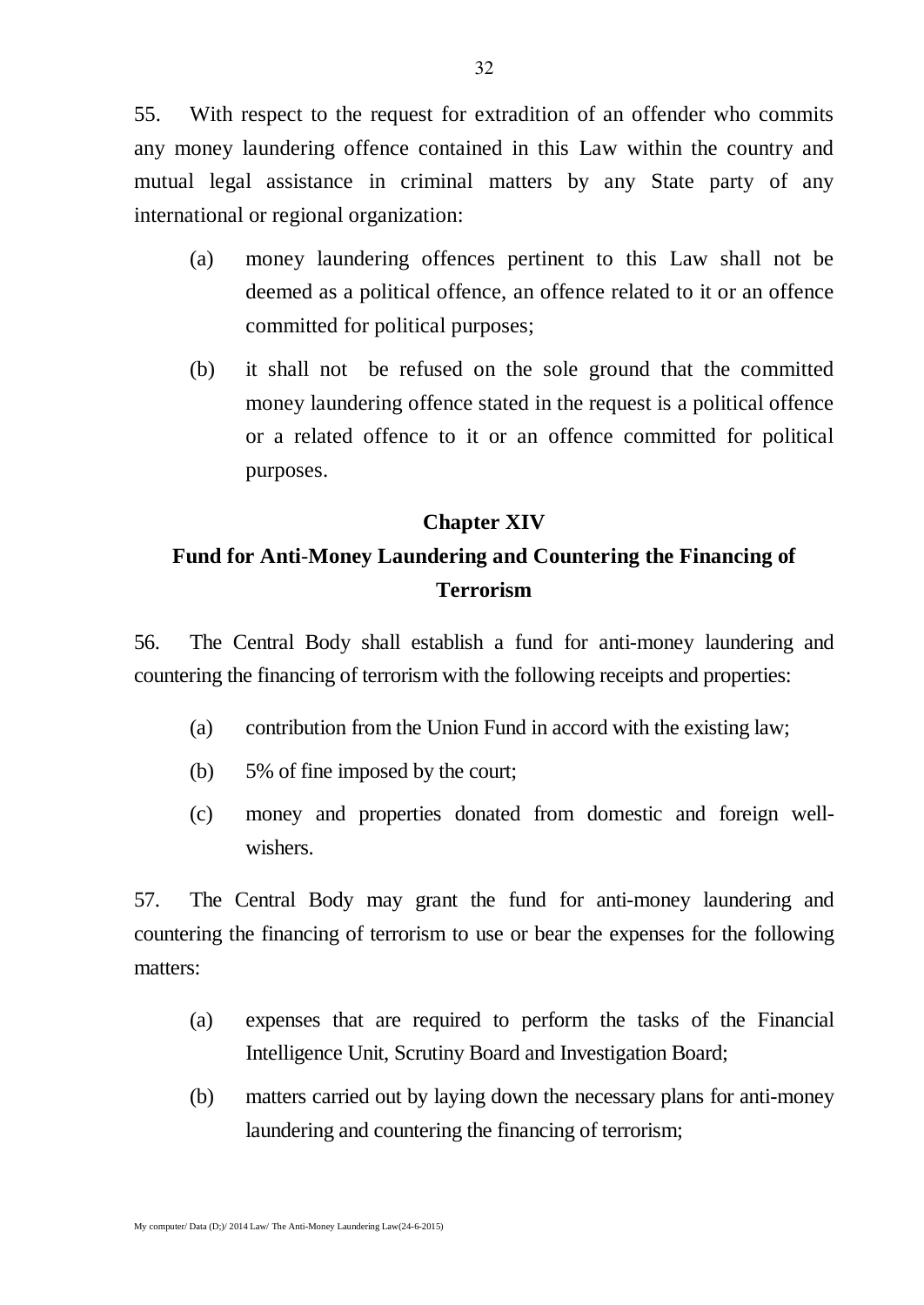- (c) matters of the deserving reward to person and organizations which contribute scrutiny, investigation and reveal anti-money laundering and financing of terrorism;
- (d) expenses of awareness and education programmes and capacity building programmes relating to anti-money laundering and countering the financing of terrorism;
- (e) expenses of buying and installing the equipment for functions of antimoney laundering and countering the financing of terrorism;
- (f) matters of cooperation with international and regional organizations and foreign countries in respect of anti-money laundering and countering the financing of terrorism;
- (g) expenses of other necessary matters and other emergency functions specified by the Central Body;
- (h) matters of deserving the reward to the person who endeavors to reveal the money laundering and financing of terrorism.

# **Chapter XV Miscellaneous**

58. The relevant Ministry shall allocate a separate budget for the Financial Intelligence Unit.

- 59. (a) No prosecution and taking action by criminal, civil, disciplinary or administrative means on reporting organizations or their directors, officers or staff who submit reports or provide information in good faith in accord with the provisions of this Law for the breach of the provisions of banking, professional secrecy and agreement.
	- (b) The provisions of this law shall prevail the provisions of financial and professional secrecy and confidentiality to be followed by the reporting organizations or their directors, officials or staff.

60. The burden of proof lies on the accused that money and property are not obtained by illegal means in respect of any offence contained in section 5.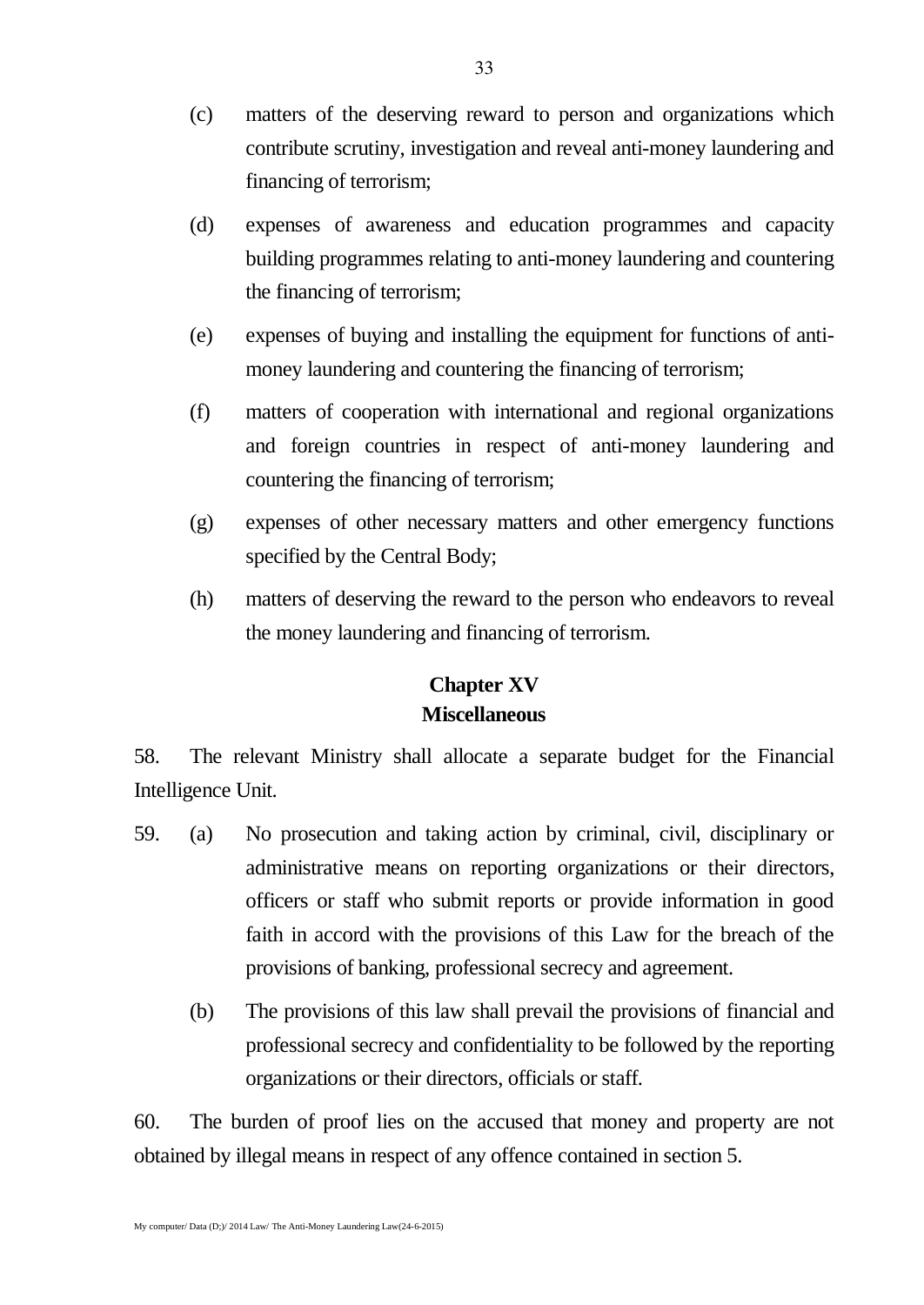61. The prosecuting body, in the prosecution of money and property obtained by illegal means:

- (a) shall presume that it is prima facie evidence under law if it can be proved that illegal money and property are obtained by commission of any offence contained in section 5. It shall not be required to prove that how the offence applicable to this law that generates such money and property is committed;
- (b) shall not consider the amount of money and properties obtained by committing the offence contained in sub-section (a);
- (c) to the extent that knowledge, intent or purpose of offender are the elements of the predicate offences, may be inferred from objective factual circumstances in offences of money laundering and financing of terrorism.

62. In respect of money and properties obtained from money laundering cases, if any other person who is not under scrutiny and investigation is able to prove clearly that such money and properties were transferred in good faith with consideration, his right and privilege shall not be affected.

63. Whoever shall be guaranteed for obtaining the fair treatment and other rights compatible with International Human Rights Law in scrutinizing, investigating and taking action on money laundering cases under this Law.

64. Whoever accused of and in custody pursuant to money laundering offence shall have the right to communicate without delay with the nearest appropriate embassy or consulate or representative of the State of which he is a national in order to get his rights.

65. The relevant government departments and organizations shall abide by the orders issued under this Law.

66. The person who is serving or served in the Central Body, Financial Intelligence Unit, the Competent Authority, Reporting Organizations and other government departments and such organizations implementing this Law shall keep of secret any information received within his duty period until the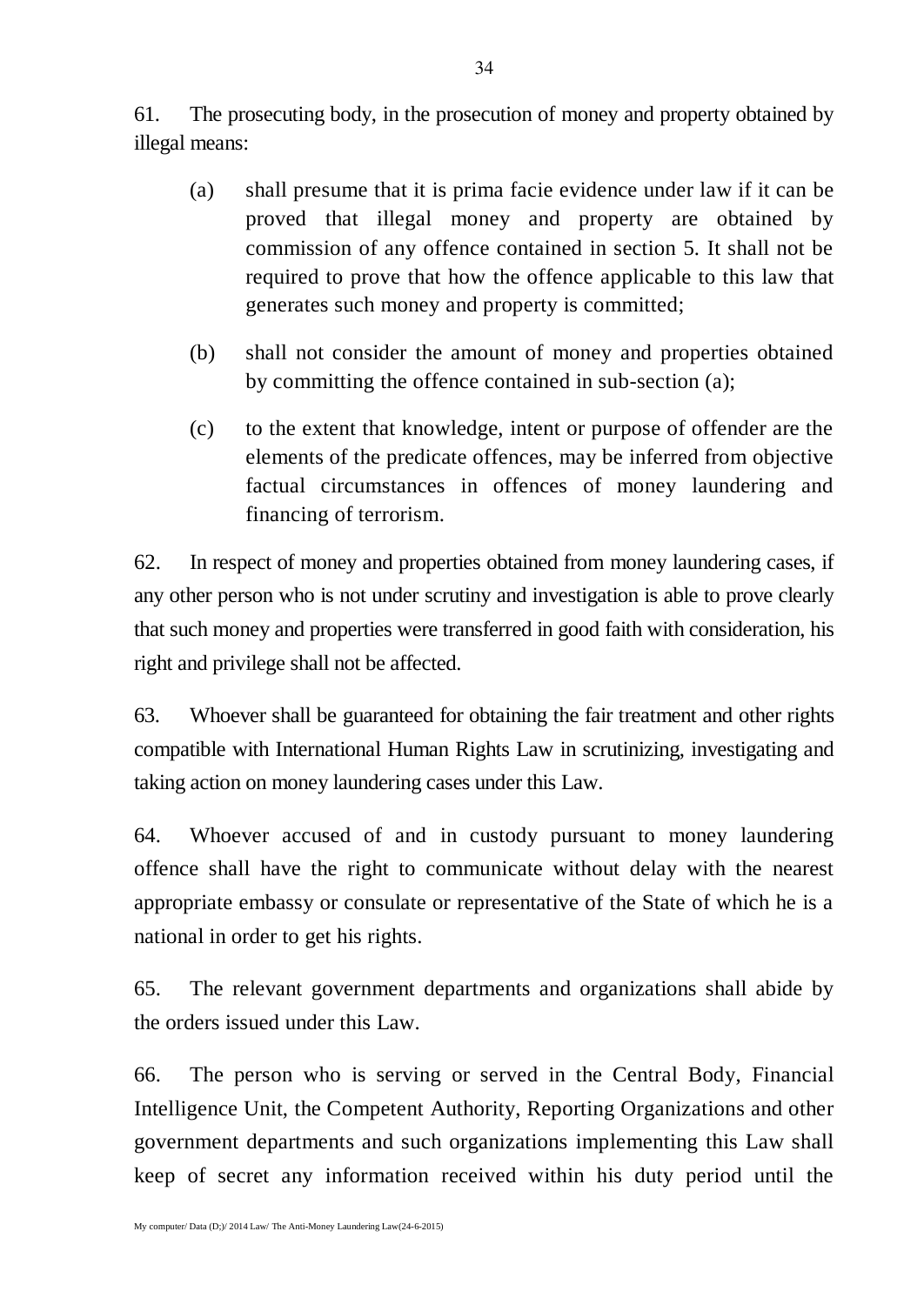termination of duty, and every responsible person may use the information in accord with the provision of this Law or under the order of a court. It shall be taken action by the Official Secrets Act if this provision is violated.

67. Money or property derived from the commission of any offence applied to this Law contained in section 5:

- (a) shall be taken action only under this Law against offences relating to money and property derived from the commission of any offence contained in sub-section (n) of section 3 after this Law has come into force;
- (b) shall be taken action under the Control of Money Laundering Law against offences relating to money and property derived from the commission of any offence contained in sub section (n) of section 3 before this Law has come into force.

68. In prosecuting any offence contained in this Law, the prior sanction of the Central Body or organization authorized by the Central Body shall be obtained.

69. In implementing the provisions of this Law:

- (a) the Ministry of Home Affairs may, with the approval of the Union Government, issue the necessary rules, regulations and bye-laws;
- (b) the Ministry of Home Affairs and the Central Body may issue the necessary notifications, orders, directives and procedures;
- (c) the Central Bank of Myanmar, the Competent Authority and the Financial Intelligence Unit may, with the approval of the Central Body, issue the necessary directives, procedures and bye-laws.

70. Rules, regulations, bye-laws, orders and directives issued by the Control of Money Laundering Law (The State Peace and Development Council Law No. 6/2002) or by any other authority may continue to apply if those are not contradict with this Law.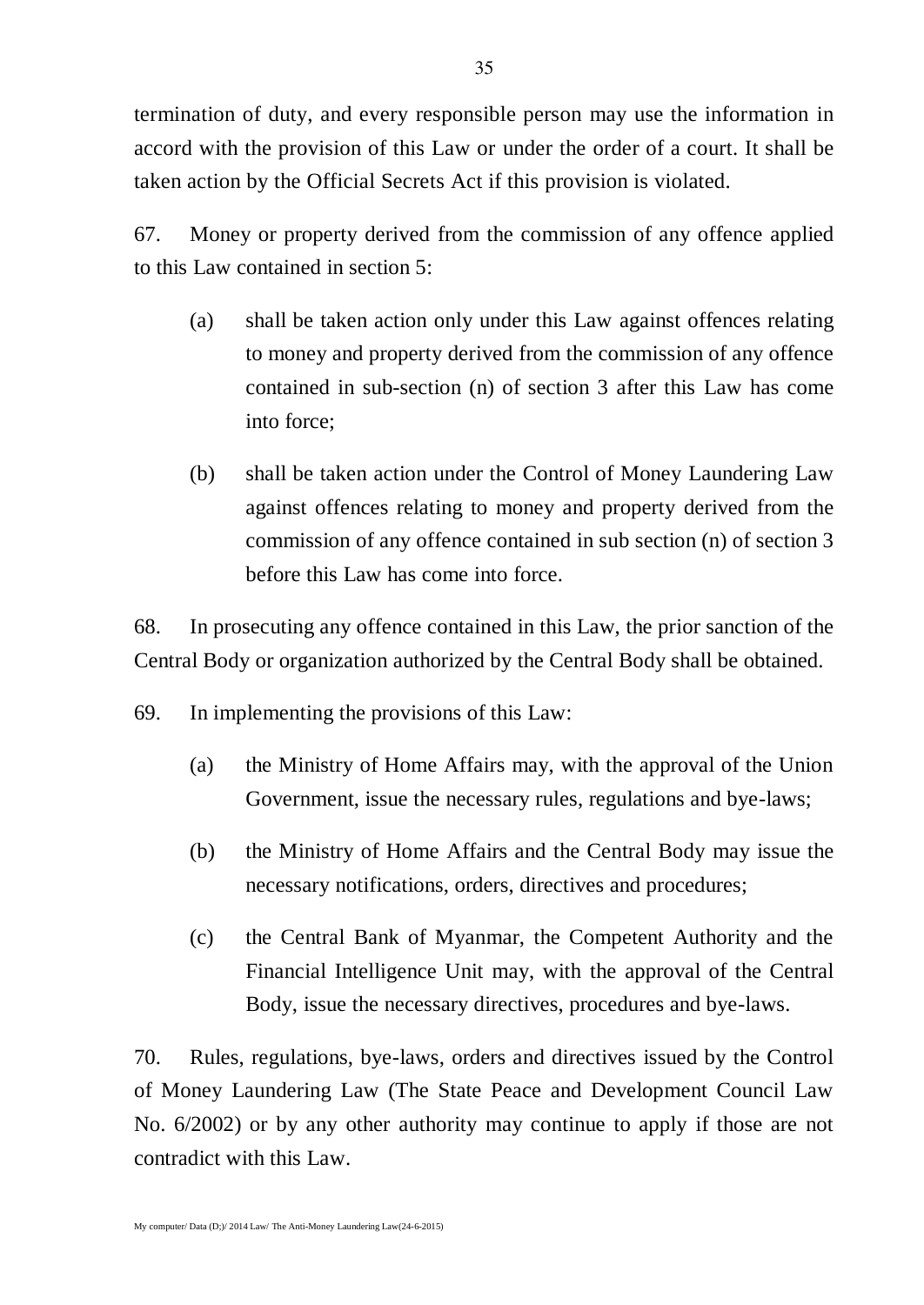71. The Control of Money Laundering Law (The State Peace and Development Council Law No. 6/ 2002) is hereby repealed by this Law.

I hereby sign under the Constitution of the Republic of the Union of Myanmar.

> (Sd.) Thein Sein President Republic of the Union of Myanmar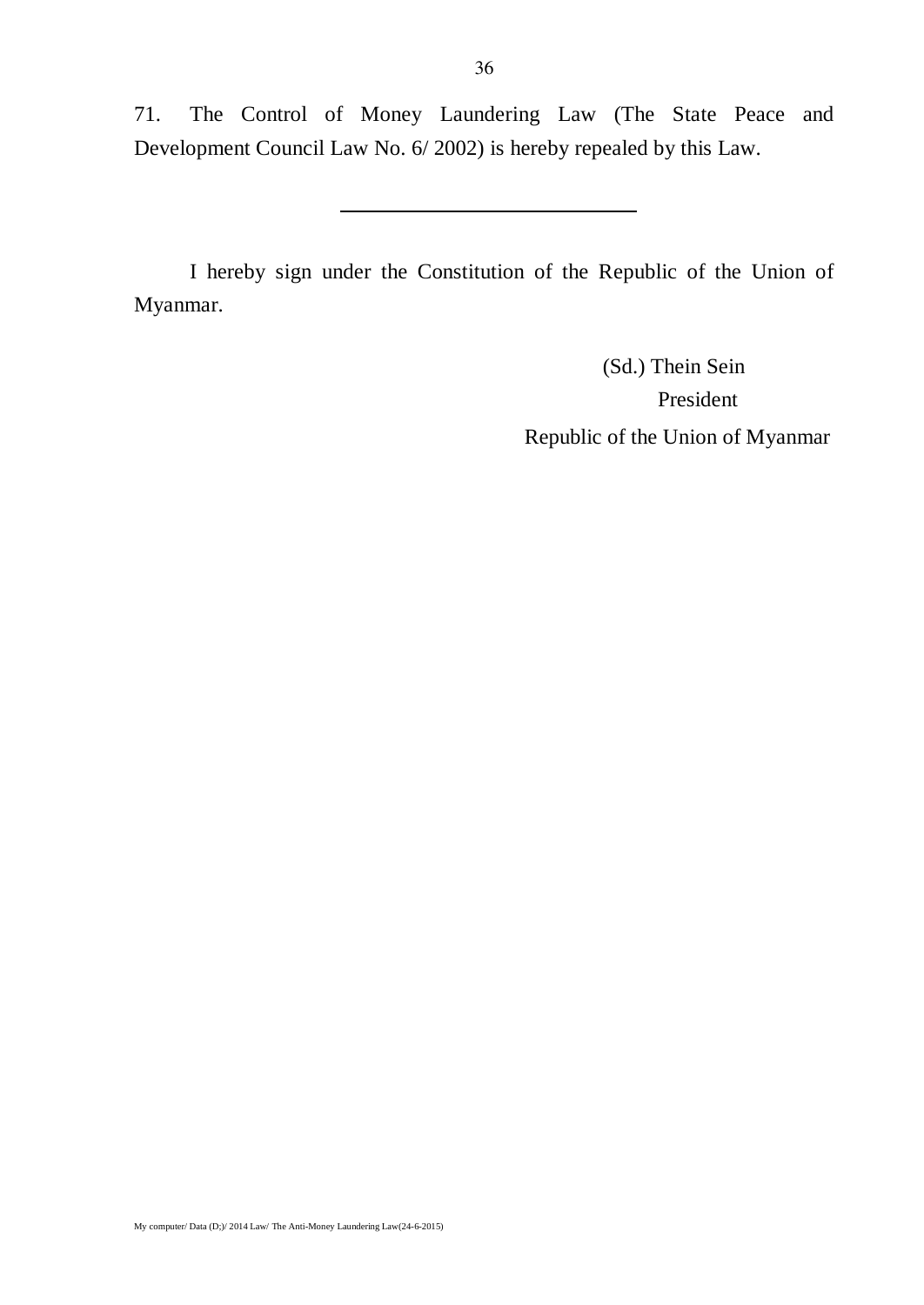# **The Republic of the Union of Myanmar The Government of the Union Notification No (24/2015) 11thWaxing ofTagu 1376 M.E. (30 March, 2015)**

In exercise of the power conferred by sub-section (j) of section 5 of the Anti-Money Laundering Law, the Union Government of the Republic of the Union of Myanmar hereby issues this Notification.

The following offences are prescribed as predicate offences of the Anti - Money Laundering Law:

- (1) Terrorism including financing of terrorism;
- (2) Trafficking in human beings and migrant smuggling;
- (3) Illicit trafficking in narcotic drugs and psychotropic substances;
- (4) Illicit arms trafficking;
- (5) Illicit trafficking in stolen and other goods;
- (6) Corruption and bribery;
- (7) Fraud;
- (8) Counterfeiting currency;
- (9) Murder and grievous bodily injury;
- (10) Kidnapping, illegal restraint and hostage-taking;
- (11) Robbery or theft;
- (12) Smuggling including in relation to customs and excise duties and taxes;
- (13) Extortion;
- (14) Forgery;

By Order Sd/ x xxxx Zaw Than Thin Secretary The Government of the Union

Letter No:605/253-Ah HpaYa (Crime)/(6/2015) Dated: 30 March, 2015